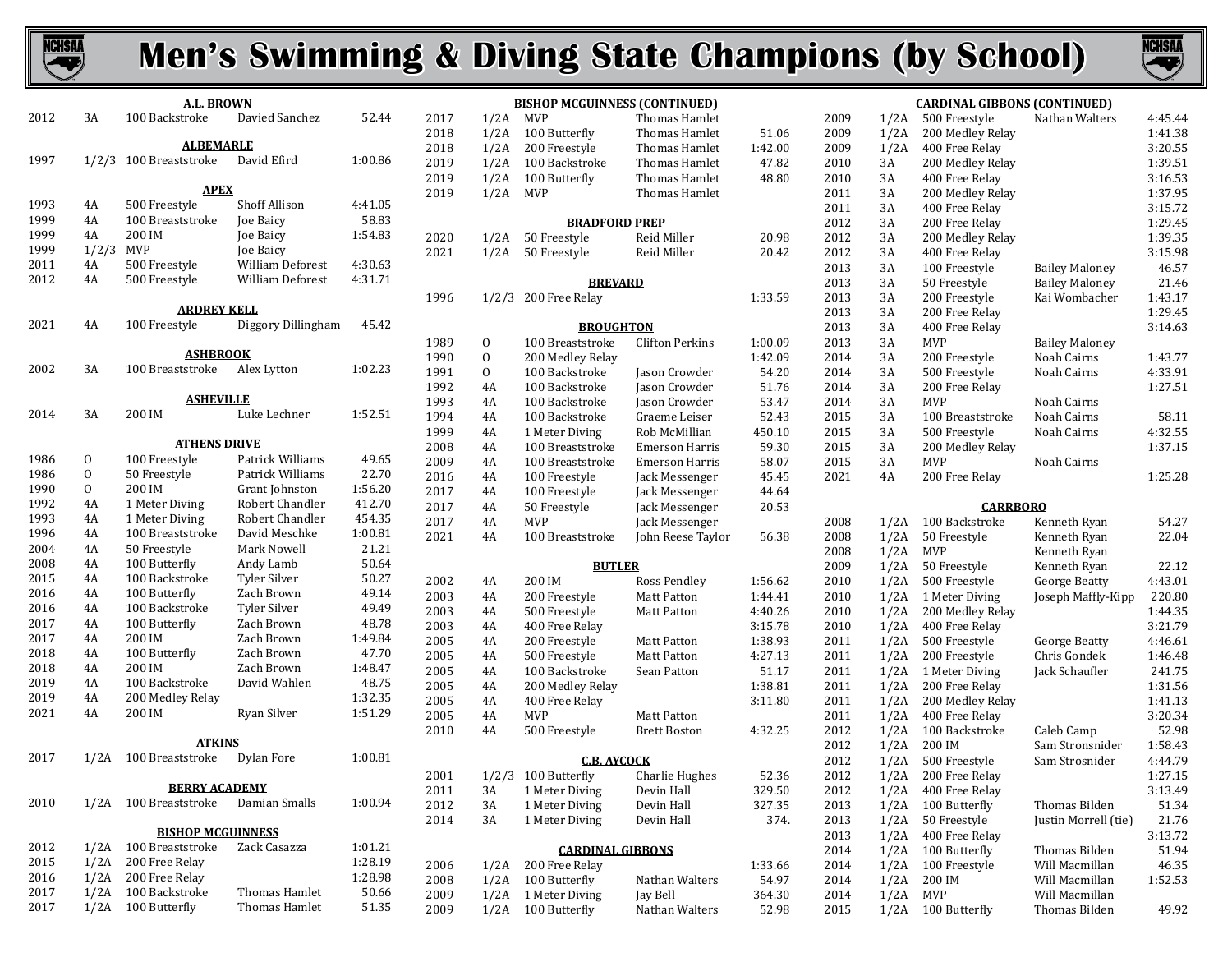



|              |                | <b>CARRBORO (CONTINUED)</b>  |                  |         |              |              | <b>CHAPEL HILL (CONTINUED)</b>      |                       |                  |              |            | <u>CHARLOTTE CATHOLIC (CONTINUED)</u> |                                      |                  |
|--------------|----------------|------------------------------|------------------|---------|--------------|--------------|-------------------------------------|-----------------------|------------------|--------------|------------|---------------------------------------|--------------------------------------|------------------|
| 2015         |                | 1/2A 500 Freestyle           | Thomas Bilden    | 4:43.92 | 2017         | 3A           | 500 Freestyle                       | Thomas Bretzmar       | 4:31.90          | 2019         | 3A         | 200 Freestyle                         | John Gehrig                          | 1:42.47          |
| 2015         |                | 1/2A 100 Freestyle           | Will Macmillan   | 45.59   | 2017         | 3A           | 100 Backstroke                      | Ang Li                | 50.24            | 2019         | 3A         | 200 IM                                | Jack Meehan                          | 1:50.21          |
| 2015         |                | 1/2A 200 Freestyle           | Will Macmillan   | 1:38.85 | 2017         | 3A           | 200 IM                              | Jordan Ren            | 1:51.90          | 2020         | 3A         | 1 Meter Diving                        | Alec Hubbard                         | 492.35           |
| 2015         |                | 1/2A 200 Medley Relay        |                  | 1:35.00 | 2019         | 3A           | 500 Freestyle                       | Pete Bretzmann        | 4:39.73          | 2020         | 3A         | 100 Backstroke                        | Jack Meehan                          | 51.07            |
| 2015         |                | 1/2A 400 Free Relay          |                  | 3:13.15 | 2019         | 3A           | 100 Freestyle                       | Sam Hoover            | 44.62            | 2021         | 3A         | 1 Meter Diving                        | Alec Hubbard                         | 466.25           |
| 2015         | $1/2A$ MVP     |                              | Will Macmillan   |         | 2019         | 3A           | 100 Breaststroke                    | Sam Hoover            | 56.06            | 2021         | 3A         | 100 Backstroke                        | Jacob Wimberly                       | 50.44            |
| 2016         |                | 1/2A 100 Butterfly           | Will Macmillan   | 48.26   | 2020         | 3A           | 100 Freestyle                       | Sam Hoover            | 43.10            |              |            |                                       |                                      |                  |
| 2016         |                | 1/2A 200 Freestyle           | Will Macmillan   | 1:36.99 | 2020         | 3A           | 200 Freestyle                       | Sam Hoover            | 1:35.57          |              |            | <b>CHRIST THE KING</b>                |                                      |                  |
| 2016         | 1/2A           | 200 Medley Relay             |                  | 1:37.63 | 2020         | 3A           | 200 Free Relay                      |                       | 1:25.23          | 2019         |            | 1/2A 50 Freestyle                     | Tim Connery                          | 20.49            |
| 2016         |                | 1/2A 400 Free Relay          |                  | 3:12.49 | 2020         | 3A           | 400 Free Relay                      |                       | 3:07.79          | 2020         | 1/2A       | 100 Breaststroke                      | <b>Timothy Connery</b>               | 53.65            |
| 2016         | 1/2A           | MVP                          | Will Macmillan   |         | 2020         | 3A           | MVP                                 | Sam Hoover            |                  | 2020         | 1/2A       | 100 Freestyle                         | <b>Timothy Connery</b>               | 44.18            |
| 2021         |                | 1/2A 200 Medley Relay        |                  | 1:36.04 | 2021         | 3A           | 200 IM                              | Peter Bretzmann       | 1:48.88          | 2020         | $1/2A$ MVP |                                       | <b>Timothy Connery</b>               |                  |
| 2021         | 1/2A           | 400 Free Relay               |                  | 3:12.74 | 2021         | 3A           | 500 Freestyle                       | Peter Bretzmann       | 4:30.83          |              |            |                                       |                                      |                  |
|              |                |                              |                  |         | 2021         | 3A           | 100 Freestyle                       | Sam Hoover            | 44.20            |              |            | <b>CLEVELAND</b>                      |                                      |                  |
|              |                | <b>CARY</b>                  |                  |         | 2021         | 3A           | 200 Freestyle                       | Sam Hoover            | 1:37.50          | 2019         | 3A         | 100 Backstroke                        | Mitch Langston                       | 51.01            |
| 1998         | 4A             | 200 IM                       | John Simpson     | 1:56.50 | 2021         | 3A           | 200 Free Relay                      |                       | 1:24.89          |              |            |                                       |                                      |                  |
| 2014         | 4A             | 500 Freestyle                | Justin Ress      | 4:32.69 | 2021         | 3A           | 200 Medley Relay                    |                       | 1:36.49          |              |            | <b>COMMUNITY SCHOOL OF DAVIDSON</b>   |                                      |                  |
| 2015         | 4A             | 200 IM                       | Justin Ress      | 1:50.36 | 2021         | 3A           | 400 Free Relay                      |                       | 3:06.10          | 2019         |            | $1/2A$ 200 IM                         | <b>Baylor Nelson</b>                 | 1:50.59          |
| 2015         | 4A             | 500 Freestyle                | Justin Ress      | 4:29.08 | 2021         | 3A           | <b>MVP</b>                          | Peter Bretzmann       |                  | 2020         |            | 1/2A 100 Butterfly                    | <b>Baylor Nelson</b>                 | 48.76            |
| 2015         | 4A             | 400 Free Relay               |                  | 3:07.22 |              |              |                                     |                       |                  | 2020         | 1/2A       | 200 IM                                | <b>Baylor Nelson</b>                 | 1:47.17          |
| 2015         | 4A             | MVP                          | Justin Ress      |         |              |              | <b>CHARLOTTE CATHOLIC</b>           |                       |                  | 2020         |            | 1/2A 1 Meter Diving                   | Campbell Worsley                     | 490.90           |
|              |                |                              |                  |         | 1995         |              | 1/2/3 400 Free Relay                |                       | 3:28.14          | 2021         |            | 1/2A 100 Butterfly                    | <b>Baylor Nelson</b>                 | 48.15            |
|              |                | <b>CENTRAL DAVIDSON</b>      |                  |         | 1996         |              | $1/2/3$ 500 Freestyle               | Gregg Doule           | 4:52.90          | 2021         | 1/2A       | 200 IM                                | <b>Baylor Nelson</b>                 | 1:46.07          |
| 2003         |                | 1/2A 500 Freestyle           | Cole Yarbourough | 5:00.25 | 1996         |              | $1/2/3$ 200 IM                      | <b>Brian Scannell</b> | 1:56.85          | 2021         |            | 1/2A 1 Meter Diving                   | Campbell Worsley                     | 523.55           |
| 2004         | 1/2A           | 200 IM                       | Cole Yarbourough | 2:00.83 | 1996         |              | $1/2/3$ 200 Medley Relay            |                       | 1:45.24          | 2021         | $1/2A$ MVP |                                       | <b>Baylor Nelson</b>                 |                  |
| 2005         | 1/2A           | 200 Freestyle                | Cole Yarborough  | 1:47.58 | 1996         |              | 1/2/3 400 Free Relay                |                       | 3:22.38          |              |            |                                       |                                      |                  |
| 2005         | 1/2A           | 500 Freestyle                | Cole Yarbourough | 4:46.17 | 1997         |              | $1/2/3$ 200 IM                      | <b>Brian Scannell</b> | 1:55.54          |              |            | <b>CONCORD</b>                        |                                      |                  |
| 2015         | 3A             | 200 Freestyle                | Lucas Rhodes     | 1:42.88 | 1997         |              | $1/2/3$ 200 Free Relay              |                       | 1:31.72          | 2008         | 3A         | 200 Free Relay                        |                                      | 1:32.01          |
|              |                |                              |                  |         | 1997         |              | $1/2/3$ 400 Free Relay              |                       | 3:20.09          | 2014         | 3A         | 100 Freestyle                         | Justin Cochran                       | 47.79            |
|              |                | <b>CHAPEL HILL</b>           |                  |         | 1998         |              | $1/2/3$ 100 Butterfly               | <b>Brian Scannell</b> | 50.99            | 2014         | 3A         | 50 Freestyle                          | Tucker Wall                          | 21.05            |
| 1988         | $\mathbf{0}$   | 1 Meter Diving               | Joel Johnson     | 373.30  | 1998         |              | $1/2/3$ 200 IM                      | <b>Brian Scannell</b> | 1:54.67          | 2015         | 3A         | 50 Freestyle                          | Tucker Wall                          | 21.64            |
| 1989         | $\mathbf{0}$   | 1 Meter Diving               | Joel Johnson     | 433.40  | 1998         | $1/2/3$ MVP  |                                     | <b>Brian Scannell</b> |                  | 2015         | 3A         | 200 Free Relay                        |                                      | 1:28.74          |
| 1990         | $\mathbf{0}$   | 400 Free Relay               |                  | 3:16.55 | 1999         |              | 1/2/3 100 Breaststroke              | Greg Glass            | 1:00.98          | 2016         | 3A         | 50 Freestyle                          | Robbie Epler                         | 21.48            |
| 1991         | $\overline{0}$ | 100 Freestyle                | Peter Cloutier   | 47.33   | 1999         |              | $1/2/3$ 200 IM                      | Greg Glass            | 1:57.46          | 2017         | 3A         | 100 Freestyle                         | Robbie Epler                         | 46.35            |
| 1991         | $\mathbf{0}$   | 200 Freestyle                | Peter Cloutier   | 1:44.79 | 2000         |              | 1/2/3 100 Breaststroke              | Greg Glass            | 1:01.24          | 2020         | 3A         | 100 Breaststroke                      | Matthew Lucky                        | 56.49            |
| 1991         | $\mathbf{0}$   | 200 Medley Relay             |                  | 1:40.04 | 2001         |              | 1/2/3 100 Breaststroke              | Greg Glass            | 1:00.97          | 2020         | 3A         | 200 Medley Relay                      |                                      | 1:35.90          |
| 1991         | $\mathbf{0}$   | <b>MVP</b>                   | Peter Cloutier   |         | 2001         |              | $1/2/3$ 200 IM                      | Greg Glass            | 1:58.27          | 2021         | 3A         | 100 Breaststroke                      | Matthew Lucky                        | 54.59            |
| 1992         | 4A             | 100 Freestyle                | Peter Cloutier   | 46.19   | 2001         | $1/2/3$ MVP  |                                     | Greg Glass            |                  |              |            |                                       |                                      |                  |
| 1992         | 4A             | 200 Freestyle                | Peter Cloutier   | 1:41.31 | 2002         |              | 1/2A 100 Backstroke                 | Alex Queen            | 56.77            |              |            | <b>CORINTH HOLDERS</b>                |                                      |                  |
| 1992<br>1992 | 4A             | 200 Medley Relay             |                  | 1:38.79 | 2002         | 1/2A         | 200 Medley Relay                    |                       | 1:49.30<br>57.13 | 2015         | 3A<br>3A   | 200 IM<br>100 Breaststroke            | Connor Clandford                     | 1:53.95<br>58.02 |
| 1992         | 4A             | 400 Free Relay<br><b>MVP</b> | Peter Cloutier   | 3:13.13 | 2003         |              | 1/2A 100 Butterfly<br>100 Freestyle | Alex Queen            | 49.06            | 2016<br>2016 | 3A         | 200 IM                                | Connor Blandford<br>Connor Clandford | 1:50.72          |
| 1994         | 4A<br>4A       | 500 Freestyle                | Park Willis      | 4:37.14 | 2004<br>2005 | 1/2A<br>1/2A | 400 Free Relay                      | James Lascara         | 3:28.83          | 2016         | 3A         | <b>MVP</b>                            | Connor Blandford                     |                  |
| 1995         | 4A             | 500 Freestyle                | Park Willis      | 4:34.60 | 2006         | 3A           | 200 Medley Relay                    |                       | 1:43.39          |              |            |                                       |                                      |                  |
| 2006         | 4A             | 100 Backstroke               | Jeff James       | 50.66   | 2007         | 3A           | 200 Freestyle                       | Collin Thilo          | 1:47.70          |              |            | <b>COX MILL</b>                       |                                      |                  |
| 2008         | 4A             | 100 Backstroke               | Chris Gunnels    | 50.87   | 2008         | 3A           | 100 Butterfly                       | Charlie Hetzel        | 49.60            | 2016         |            | 3A 1 Meter Diving                     | Patrick O'Brien                      | 296.25           |
| 2008         | 4A             | 100 Freestyle                | Chris Gunnels    | 46.24   | 2008         | 3A           | 200 IM                              | Charlie Hetzel        | 1:55.34          | 2017         | 3A         | 1 Meter Diving                        | Patrick O'Brien                      | 413.15           |
| 2008         | 4A             | MVP                          | Chris Gunnels    |         | 2008         | 3A           | 100 Backstroke                      | Ham Hollett           | 53.41            | 2018         | 3A         | 1 Meter Diving                        | Patrick O'Brien                      | 499.10           |
| 2010         | 3A             | 100 Breaststroke             | Christopher Dong | 58.09   | 2008         | 3A           | 200 Medley Relay                    |                       | 1:38.93          | 2019         | 3A         | 1 Meter Diving                        | Patrick O'Brien                      | 520.40           |
| 2011         | 3A             | 100 Breaststroke             | Christopher Dong | 58.17   | 2008         | 3A           | 400 Free Relay                      |                       | 3:16.90          |              |            |                                       |                                      |                  |
| 2014         | 3A             | 400 Free Relay               |                  | 3:16.72 | 2008         | 3A           | MVP                                 | Charlie Hetzel        |                  |              |            | <b>CREST</b>                          |                                      |                  |
| 2015         | 3A             | 100 Freestyle                | Jake Pudik       | 47.47   | 2011         | 3A           | 200 Free Relay                      |                       | 1:30.49          | 2013         | 3A         | 100 Backstroke                        | Garrett Simpson                      | 52.00            |
| 2015         | 3A             | 400 Free Relay               |                  | 3:14.44 | 2013         | 3A           | 100 Breaststroke                    | Matthew Rigali        | 58.63            | 2014         | 3A         | 100 Backstroke                        | Garrett Simpson                      | 50.94            |
| 2016         | 3A             | 200 Free Relay               |                  | 1:28.36 | 2013         | 3A           | 200 Medley Relay                    |                       | 1:37.98          |              |            |                                       |                                      |                  |
|              |                |                              |                  |         |              |              |                                     |                       |                  |              |            |                                       |                                      |                  |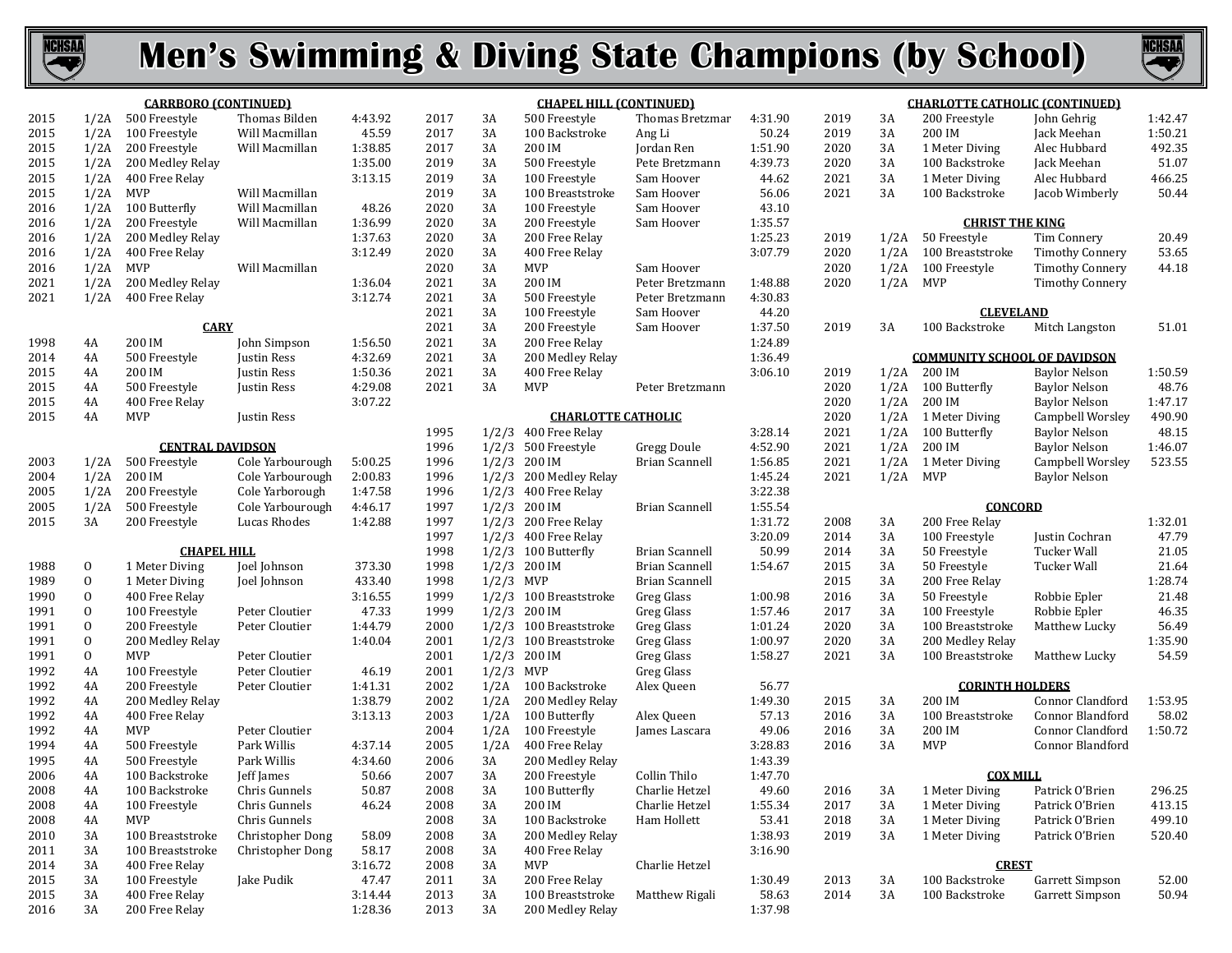



|              |      | <b>CROATAN</b>                              |                                    |                  |      |              | <b>EAST CHAPEL HILL (CONTINUED)</b> |                                              |                  |              |              | <b>EAST RUTHERFORD (CONTINUED)</b> |                          |                  |
|--------------|------|---------------------------------------------|------------------------------------|------------------|------|--------------|-------------------------------------|----------------------------------------------|------------------|--------------|--------------|------------------------------------|--------------------------|------------------|
| 2018         |      | 1/2A 100 Breaststroke                       | James Reindl                       | 59.41            | 1999 |              | 1/2/3 200 Free Relay                |                                              | 1:29.41          | 1992         |              | $1/2/3$ 200 IM                     | Jay Griffin              | 1:55.88          |
| 2018         | 1/2A | 200 Medley Relay                            |                                    | 1:37.75          | 1999 |              | 1/2/3 200 Medley Relay              |                                              | 1:40.20          | 1992         |              | 1/2/3 500 Freestyle                | Jay Griffin              | 4:38.30          |
| 2018         | 1/2A | 400 Free Relay                              |                                    | 3:17.91          | 1999 |              | $1/2/3$ 400 Free Relay              |                                              | 3:16.55          | 1992         | $1/2/3$ MVP  |                                    | Jay Griffin              |                  |
| 2019         |      | 1/2A 100 Freestyle                          | Will Barker                        | 46.31            | 2000 |              | $1/2/3$ 100 Butterfly               | Ryan Erickson                                | 52.39            | 1993         |              | $1/2/3$ 200 IM                     | Jay Griffin              | 1:54.87          |
| 2019         | 1/2A | 200 Medley Relay                            |                                    | 1:36.83          | 2000 |              | 1/2/3 200 Freestyle                 | Ryan Erickson                                | 1:45.21          | 1993         |              | 1/2/3 500 Freestyle                | Jay Griffin              | 4:41.43          |
| 2020         |      | 1/2A 100 Backstroke                         | Will Barker                        | 49.03            | 2000 |              | $1/2/3$ 200 IM                      | Tim Liebhold                                 | 1:55.95          | 1993         | $1/2/3$ MVP  |                                    | Jay Griffin              |                  |
| 2020         | 1/2A | 200 Free Relay                              |                                    | 1:27.07          | 2000 |              | 1/2/3 100 Freestyle                 | Matt Sawatski                                | 47.82            |              |              |                                    |                          |                  |
| 2020         | 1/2A | 200 Medley Relay                            |                                    | 1:35.46          | 2000 |              | $1/2/3$ 200 Medley Relay            |                                              | 1:41.04          |              |              | <b>EASTERN ALAMANCE</b>            |                          |                  |
| 2021         |      | 1/2A 100 Backstroke                         | Will Barker                        | 48.18            | 2000 |              | 1/2/3 400 Free Relay                |                                              | 3:12.01          | 2010         | 3A           | 200 IM                             | Michael Banic            | 1:54.28          |
| 2021         |      | 1/2A 100 Freestyle                          | Will Barker                        | 45.29            | 2000 | $1/2/3$ MVP  |                                     | Ryan Erickson                                |                  |              |              |                                    |                          |                  |
|              |      |                                             |                                    |                  | 2002 | 3A           | 100 Butterfly                       | Lucas Nelson                                 | 54.44            |              |              | <b>EASTERN WAYNE</b>               |                          |                  |
|              |      | <b>CUTHBERTSON</b>                          |                                    |                  | 2002 | 3A           | 200 Freestyle                       | Marcel Yang                                  | 1:45.33          | 1997         | 4A           | 100 Freestyle                      | Michael Chenier          | 47.79            |
| 2015         | 3A   | 1 Meter Diving                              | Jesse Mazen                        | 380.80           | 2002 | 3A           | 500 Freestyle                       | Marcel Yang                                  | 4:53.87          | 1998         | 4A           | 100 Freestyle                      | Michael Chenier          | 46.95            |
|              |      |                                             |                                    |                  | 2002 | 3A           | 200 Medley Relay                    |                                              | 1:42.91          | 1999         | 4A           | 50 Freestyle                       | Michael Chenier          | 21.37            |
|              |      | <b>D.H. CONLEY</b>                          |                                    |                  | 2003 | 3A           | 200 Free Relay                      |                                              | 1:31.39          | 2007         | 3A           | 100 Freestyle                      | Mason Chenier            | 47.78            |
| 2013         | 3A   | 200 IM                                      | Dalton Shaw                        | 1:51.63          | 2006 | 4A           | 1 Meter Diving                      | Nick McCrory                                 | 601.90           | 2007         | 3A           | 50 Freestyle                       | Mason Chenier            | 21.72            |
|              |      |                                             |                                    |                  | 2007 | 4A           | 1 Meter Diving                      | Nick McCrory                                 | 591.10           | 2007         | 3A           | <b>MVP</b>                         | Mason Chenier            |                  |
|              |      | <b>DAVIE</b>                                |                                    |                  | 2008 | 4A           | 1 Meter Diving                      | Nick McCrory                                 | 637.30           | 2008         | 3A           | 100 Freestyle                      | Mason Chenier            | 47.00            |
| 1996         | 4A   | 500 Freestyle                               | Mike Heiny                         | 4:42.99          | 2011 | 4A           | 1 Meter Diving                      | Charlie Retter                               | 424.10           | 2008         | 3A           | 50 Freestyle                       | Mason Chenier            | 21.50            |
| 1998         | 4A   | 500 Freestyle                               | Mike Heiny                         | 4:43.74          | 2014 | 4A           | 100 Backstroke                      | Koya Osada                                   | 49.10            | 2009         | 3A           | 100 Freestyle                      | Mason Chenier            | 46.10            |
|              |      |                                             |                                    |                  | 2014 | 4A           | 200 IM                              | Koya Osada                                   | 1:48.52          | 2009         | 3A           | 50 Freestyle                       | Mason Chenier            | 21.16            |
|              |      | <b>DURHAM SCHOOL OF THE ARTS</b>            |                                    |                  | 2014 | 4A           | 200 Medley Relay                    |                                              | 1:34.55          | 2009         | 3A           | 1 Meter Diving                     | Collin Hobbs             | 316.50           |
| 2002         | 1/2A | 200 Freestyle                               | Chris Martz                        | 1:53.05          |      |              |                                     |                                              |                  | 2010         | 3A           | 1 Meter Diving                     | Collin Hobbs             | 296.25           |
| 2002         |      | 1/2A 500 Freestyle                          | Chris Martz                        | 5:05.79          |      |              | <b>EAST GASTON</b>                  |                                              |                  |              |              |                                    |                          |                  |
| 2002         |      | 1/2A 50 Freestyle                           | Brian Oleniacz                     | 22.33            | 2009 | 4A           | 1 Meter Diving                      | Ryan Hawkins                                 | 513.60           |              |              | <b>ELKIN</b>                       |                          |                  |
| 2003         |      | 1/2A 100 Freestyle                          | Brian Oleniacz                     | 50.72            | 2010 | 4A           | 1 Meter Diving                      | Ryan Hawkins                                 | 605.50           | 2004         | 1/2A         | 100 Butterfly                      | Stephen Caudill          | 55.26            |
| 2003         | 1/2A | 50 Freestyle                                | Brian Oleniacz                     | 22.89            |      |              |                                     |                                              |                  | 2005         | 1/2A         | 100 Butterfly                      | Stephen Caudill          | 53.31            |
| 2010         | 1/2A | 200 IM                                      | Michael Thomson                    | 1:58.92          |      |              | <b>EAST LINCOLN</b>                 |                                              |                  | 2005         | 1/2A         | 200 IM                             | Stephen Caudill          | 1:58.27          |
| 2011         |      | 1/2A 100 Butterfly                          | Michael Thomson                    | 53.05            | 2007 | 1/2A         | 200 Free Relay                      |                                              | 1:37.63          | 2005         | 1/2A         | MVP                                | Sstephen Caudill         |                  |
| 2002         | 1/2A | 200 Free Relay                              |                                    | 1:33.66          | 2007 | 1/2A         | 200 Medley Relay                    |                                              | 1:46.86          | 2006         | 1/2A         | 100 Butterfly                      | Stephen Caudill          | 51.77            |
| 2002         |      | 1/2A 400 Free Relay                         |                                    | 3:30.60          | 2007 | 1/2A         | MVP                                 | Stephen Caudill                              |                  | 2006         | 1/2A         | 200 IM                             | Stephen Caudill          | 2:01.27          |
| 2003         | 1/2A | 200 Free Relay                              |                                    | 1:35.82          |      |              |                                     |                                              |                  | 2006         | 1/2A         | 400 Free Relay                     |                          | 3:31.26          |
| 2010         |      | 1/2A 100 Backstroke                         | Michael Thomson<br>Michael Thomson | 53.98            | 1994 |              | <b>EAST MECKLENBURG</b>             |                                              |                  | 2007<br>2007 | 1/2A<br>1/2A | 100 Butterfly<br>200 IM            | Stephen Caudill          | 52.98<br>2:01.03 |
| 2011<br>2013 |      | 1/2A 100 Backstroke                         |                                    | 54.26<br>1:00.37 | 1994 | 4A           | 100 Freestyle                       | <b>Blaine Sefert</b><br><b>Blaine Sefert</b> | 45.61<br>1:41.79 |              |              |                                    | Stephen Caudill          |                  |
| 2020         |      | 1/2A 100 Breaststroke<br>1/2A 500 Freestyle | Matt Jacobs<br>Jay Baker           | 4:29.96          | 1994 | 4A<br>4A     | 200 Freestyle<br>MVP                | <b>Blaine Sefert</b>                         |                  |              |              | <b>ENLOE</b>                       |                          |                  |
|              |      |                                             |                                    |                  | 1997 | 4A           | 500 Freestyle                       | Richard Culberson                            | 4:36.08          | 1991         | $\mathbf{0}$ | 50 Freestyle                       | Robert Donaldson         | 21.96            |
|              |      | <b>EAST BURKE</b>                           |                                    |                  | 1997 | 4A           | 100 Butterfly                       | Jimmy Nozar                                  | 52.11            | 1991         | $\mathbf{0}$ | 200 Free Relay                     |                          | 1:29.29          |
| 1999         | 4A   | 100 Freestyle                               | Stephen Parson                     | 48.28            | 2003 | 4A           | 200 Medley Relay                    |                                              | 1:40.11          | 1997         | 4A           | 1 Meter Diving                     | <b>Brandon Firestone</b> | 411.80           |
|              |      |                                             |                                    |                  | 2004 | 4A           | 100 Breaststroke                    | Campbell Davis                               | 58.20            | 1998         | 4A           | 1 Meter Diving                     | Jason Danforth           | 407.30           |
|              |      | <b>EAST CARTERET</b>                        |                                    |                  | 2004 | 4A           | 100 Butterfly                       | Campbell Davis                               | 51.04            | 1999         | 4A           | 500 Freestyle                      | Andrew Ackley            | 4:44.73          |
| 2017         | 1/2A | 50 Freestyle                                | <b>Cameron Harding</b>             | 21.89            | 2004 | 4A           | 100 Backstroke                      | Eric Fehr                                    | 52.68            | 1999         | 4A           | 100 Backstroke                     | Cameron Moccari          | 52.26            |
| 2018         |      | 1/2A 100 Freestyle                          | Jackson Nowacek                    | 47.78            | 2004 | 4A           | 1 Meter Diving                      | Ben Herboth                                  | 503.70           | 2000         | 4A           | 200 Freestyle                      | Andrew Ackley            | 1:44.59          |
|              |      |                                             |                                    |                  | 2004 | 4A           | 200 Medley Relay                    |                                              | 1:37.75          | 2000         | 4A           | 500 Freestyle                      | Andrew Ackley            | 4:37.48          |
|              |      | <b>EAST CHAPEL HILL</b>                     |                                    |                  | 2004 | 4A           | <b>MVP</b>                          | Campbell Davis                               |                  | 2000         | 4A           | 100 Backstroke                     | Cameron Moccari          | 52.32            |
| 1998         |      | 1/2/3 500 Freestyle                         | Ryan Erickson                      | 4:42.53          |      |              |                                     |                                              |                  | 2000         | 4A           | 200 Free Relay                     |                          | 1:29.11          |
| 1998         |      | 1/2/3 100 Freestyle                         | Matt Sawatski                      | 47.38            |      |              | <b>EAST ROWAN</b>                   |                                              |                  | 2000         | 4A           | 200 Medley Relay                   |                          | 1:38.89          |
| 1998         |      | 1/2/3 200 Freestyle                         | Matt Sawatski                      | 1:45.21          | 2009 | 3A           | 100 Breaststroke                    | Tanner Lowman                                | 56.75            | 2000         | 4A           | 400 Free Relay                     |                          | 3:14.44          |
| 1998         |      | 1/2/3 100 Breaststroke                      | Loci Zsuppan                       | 1:01.25          | 2009 | 3A           | 200 IM                              | Tanner Lowman                                | 1:55.89          | 2001         | 4A           | 500 Freestyle                      | Andrew Ackley            | 4:39.06          |
| 1998         |      | 1/2/3 200 Free Relay                        |                                    | 1:29.40          | 2009 | 3A           | MVP                                 | Tanner Lowman                                |                  | 2001         | 4A           | 50 Freestyle                       | Scott Dettloff           | 21.61            |
| 1998         |      | 1/2/3 200 Medley Relay                      |                                    | 1:41.34          |      |              |                                     |                                              |                  | 2001         | 4A           | 200 IM                             | Cameron Moccari          | 1:55.11          |
| 1998         |      | 1/2/3 400 Free Relay                        |                                    | 3:19.50          |      |              | <b>EAST RUTHERFORD</b>              |                                              |                  | 2001         | 4A           | 200 Medley Relay                   |                          | 1:38.96          |
| 1999         |      | 1/2/3 100 Butterfly                         | Ryan Erickson                      | 52.99            | 1990 | 0            | 500 Freestyle                       | Jay Griffin                                  | 4:43.62          | 2001         | 4A           | 400 Free Relay                     |                          | 3:14.52          |
| 1999         |      | 1/2/3 100 Freestyle                         | Matt Sawatski                      | 47.38            | 1991 | $\mathbf{0}$ | 500 Freestyle                       | Jay Griffin                                  | 4:41.35          | 2002         | 4A           | 100 Butterfly                      | Scott Dettloff           | 50.47            |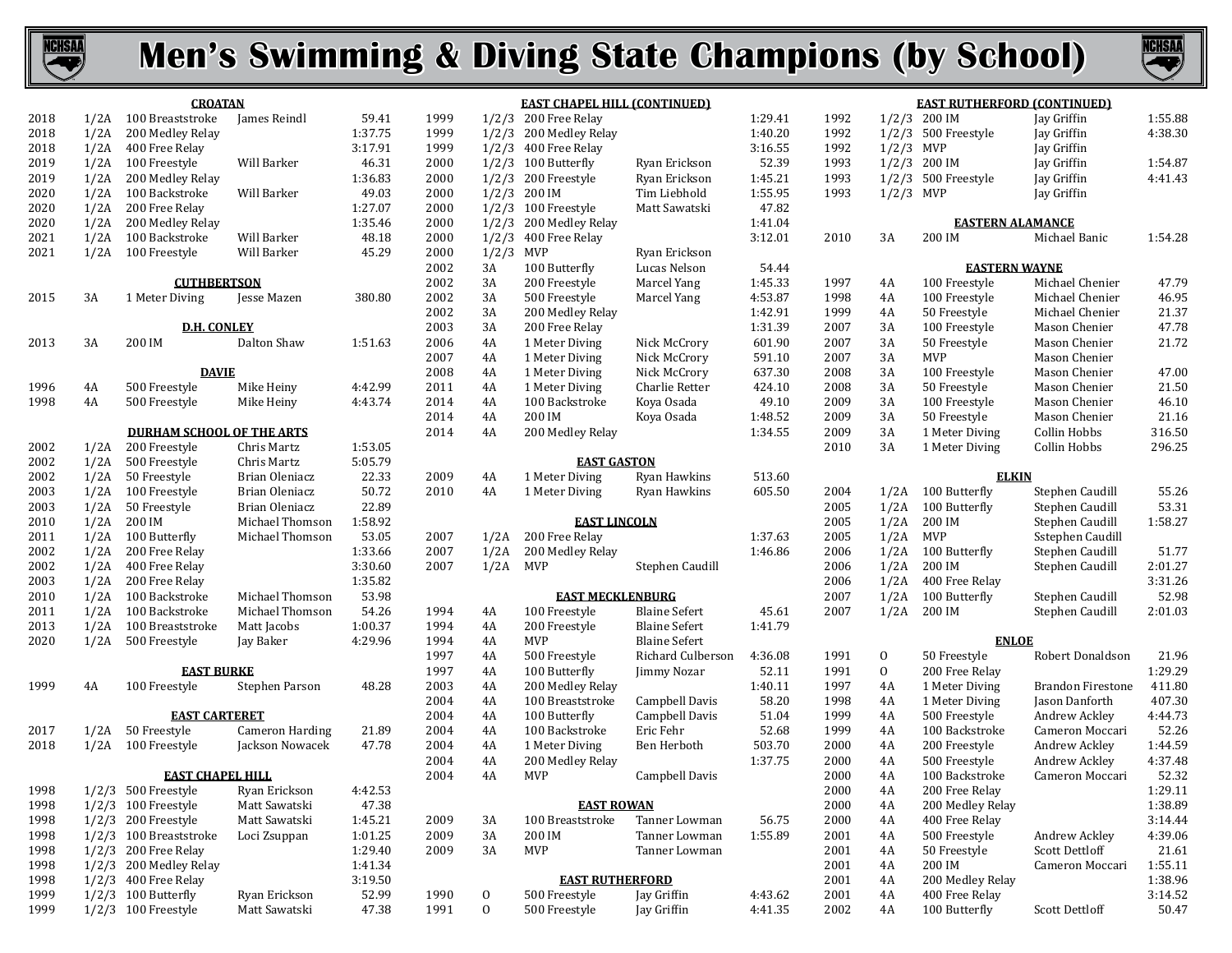



| 4A<br>4A<br>4A | <b>ENLOE (CONTINUED)</b><br>400 Free Relay<br>200 IM<br>200 Freestyle                                                                                                                                            | <b>Joe Houldin</b>                                                                                                                                                                                                                                                                                                                                                                                                                                                                                                  | 3:13.67<br>1:56.54                                                                                                                                                                                                                                                                                                                                                                                                                                                                                                                                 | 2010                                                                                                                                                                                                                                                                                          | 4A                                                                                                                                                                                                                                                                           | <b>GREEN HOPE (CONTINUED)</b><br>200 IM                                                                                                                                                                                         | Dominick Glavich                                                                                                                                                                                                                                                                                                                                                                                                                                                                                                                                                                                                  | 1:48.36                                                                                                                                                                                                                                                                                                                                                                                                                                              | 2009                                                                                                                                                                                                                                                                                                                                             |                                                                                                                                                                                                                                      | <b>HIBRITEN (CONTINUED)</b><br>1/2A 200 Free Relay                                                                                 |                                                                                                                                                                                                                                                                                                                                                                                                                                                                                                                                                         | 1:32.66                                                                                                                                                                                                                                                                                                                                                                                                                                                                                                                                                                                            |
|----------------|------------------------------------------------------------------------------------------------------------------------------------------------------------------------------------------------------------------|---------------------------------------------------------------------------------------------------------------------------------------------------------------------------------------------------------------------------------------------------------------------------------------------------------------------------------------------------------------------------------------------------------------------------------------------------------------------------------------------------------------------|----------------------------------------------------------------------------------------------------------------------------------------------------------------------------------------------------------------------------------------------------------------------------------------------------------------------------------------------------------------------------------------------------------------------------------------------------------------------------------------------------------------------------------------------------|-----------------------------------------------------------------------------------------------------------------------------------------------------------------------------------------------------------------------------------------------------------------------------------------------|------------------------------------------------------------------------------------------------------------------------------------------------------------------------------------------------------------------------------------------------------------------------------|---------------------------------------------------------------------------------------------------------------------------------------------------------------------------------------------------------------------------------|-------------------------------------------------------------------------------------------------------------------------------------------------------------------------------------------------------------------------------------------------------------------------------------------------------------------------------------------------------------------------------------------------------------------------------------------------------------------------------------------------------------------------------------------------------------------------------------------------------------------|------------------------------------------------------------------------------------------------------------------------------------------------------------------------------------------------------------------------------------------------------------------------------------------------------------------------------------------------------------------------------------------------------------------------------------------------------|--------------------------------------------------------------------------------------------------------------------------------------------------------------------------------------------------------------------------------------------------------------------------------------------------------------------------------------------------|--------------------------------------------------------------------------------------------------------------------------------------------------------------------------------------------------------------------------------------|------------------------------------------------------------------------------------------------------------------------------------|---------------------------------------------------------------------------------------------------------------------------------------------------------------------------------------------------------------------------------------------------------------------------------------------------------------------------------------------------------------------------------------------------------------------------------------------------------------------------------------------------------------------------------------------------------|----------------------------------------------------------------------------------------------------------------------------------------------------------------------------------------------------------------------------------------------------------------------------------------------------------------------------------------------------------------------------------------------------------------------------------------------------------------------------------------------------------------------------------------------------------------------------------------------------|
|                |                                                                                                                                                                                                                  |                                                                                                                                                                                                                                                                                                                                                                                                                                                                                                                     |                                                                                                                                                                                                                                                                                                                                                                                                                                                                                                                                                    |                                                                                                                                                                                                                                                                                               |                                                                                                                                                                                                                                                                              |                                                                                                                                                                                                                                 |                                                                                                                                                                                                                                                                                                                                                                                                                                                                                                                                                                                                                   |                                                                                                                                                                                                                                                                                                                                                                                                                                                      |                                                                                                                                                                                                                                                                                                                                                  |                                                                                                                                                                                                                                      |                                                                                                                                    |                                                                                                                                                                                                                                                                                                                                                                                                                                                                                                                                                         |                                                                                                                                                                                                                                                                                                                                                                                                                                                                                                                                                                                                    |
|                |                                                                                                                                                                                                                  |                                                                                                                                                                                                                                                                                                                                                                                                                                                                                                                     |                                                                                                                                                                                                                                                                                                                                                                                                                                                                                                                                                    |                                                                                                                                                                                                                                                                                               |                                                                                                                                                                                                                                                                              |                                                                                                                                                                                                                                 |                                                                                                                                                                                                                                                                                                                                                                                                                                                                                                                                                                                                                   |                                                                                                                                                                                                                                                                                                                                                                                                                                                      |                                                                                                                                                                                                                                                                                                                                                  |                                                                                                                                                                                                                                      |                                                                                                                                    |                                                                                                                                                                                                                                                                                                                                                                                                                                                                                                                                                         |                                                                                                                                                                                                                                                                                                                                                                                                                                                                                                                                                                                                    |
|                |                                                                                                                                                                                                                  |                                                                                                                                                                                                                                                                                                                                                                                                                                                                                                                     |                                                                                                                                                                                                                                                                                                                                                                                                                                                                                                                                                    | 2010                                                                                                                                                                                                                                                                                          | 4A                                                                                                                                                                                                                                                                           | <b>MVP</b>                                                                                                                                                                                                                      | Dominick Glavich                                                                                                                                                                                                                                                                                                                                                                                                                                                                                                                                                                                                  |                                                                                                                                                                                                                                                                                                                                                                                                                                                      | 2009                                                                                                                                                                                                                                                                                                                                             | 1/2A                                                                                                                                                                                                                                 | MVP                                                                                                                                | Kyle Hites                                                                                                                                                                                                                                                                                                                                                                                                                                                                                                                                              |                                                                                                                                                                                                                                                                                                                                                                                                                                                                                                                                                                                                    |
|                |                                                                                                                                                                                                                  | Charlie Houchin                                                                                                                                                                                                                                                                                                                                                                                                                                                                                                     | 1:42.31                                                                                                                                                                                                                                                                                                                                                                                                                                                                                                                                            | 2011                                                                                                                                                                                                                                                                                          | 4A                                                                                                                                                                                                                                                                           | 100 Breaststroke                                                                                                                                                                                                                | Dominick Glavich                                                                                                                                                                                                                                                                                                                                                                                                                                                                                                                                                                                                  | 56.83                                                                                                                                                                                                                                                                                                                                                                                                                                                |                                                                                                                                                                                                                                                                                                                                                  |                                                                                                                                                                                                                                      |                                                                                                                                    |                                                                                                                                                                                                                                                                                                                                                                                                                                                                                                                                                         |                                                                                                                                                                                                                                                                                                                                                                                                                                                                                                                                                                                                    |
| 4A             | 500 Freestyle                                                                                                                                                                                                    | Charlie Houchin                                                                                                                                                                                                                                                                                                                                                                                                                                                                                                     | 4:25.52                                                                                                                                                                                                                                                                                                                                                                                                                                                                                                                                            | 2011                                                                                                                                                                                                                                                                                          | 4A                                                                                                                                                                                                                                                                           | 200 IM                                                                                                                                                                                                                          | Dominick Glavich                                                                                                                                                                                                                                                                                                                                                                                                                                                                                                                                                                                                  | 1:48.93                                                                                                                                                                                                                                                                                                                                                                                                                                              |                                                                                                                                                                                                                                                                                                                                                  |                                                                                                                                                                                                                                      | <b>HICKORY</b>                                                                                                                     |                                                                                                                                                                                                                                                                                                                                                                                                                                                                                                                                                         |                                                                                                                                                                                                                                                                                                                                                                                                                                                                                                                                                                                                    |
| 4A             | 100 Freestyle                                                                                                                                                                                                    | Stephen Miltz                                                                                                                                                                                                                                                                                                                                                                                                                                                                                                       | 47.50                                                                                                                                                                                                                                                                                                                                                                                                                                                                                                                                              | 2011                                                                                                                                                                                                                                                                                          | 4A                                                                                                                                                                                                                                                                           | 200 Medley Relay                                                                                                                                                                                                                |                                                                                                                                                                                                                                                                                                                                                                                                                                                                                                                                                                                                                   | 1:36.49                                                                                                                                                                                                                                                                                                                                                                                                                                              | 1987                                                                                                                                                                                                                                                                                                                                             | $\mathbf{0}$                                                                                                                                                                                                                         | 100 Butterfly                                                                                                                      | John Simon                                                                                                                                                                                                                                                                                                                                                                                                                                                                                                                                              | 52.21                                                                                                                                                                                                                                                                                                                                                                                                                                                                                                                                                                                              |
|                |                                                                                                                                                                                                                  |                                                                                                                                                                                                                                                                                                                                                                                                                                                                                                                     |                                                                                                                                                                                                                                                                                                                                                                                                                                                                                                                                                    |                                                                                                                                                                                                                                                                                               |                                                                                                                                                                                                                                                                              |                                                                                                                                                                                                                                 |                                                                                                                                                                                                                                                                                                                                                                                                                                                                                                                                                                                                                   |                                                                                                                                                                                                                                                                                                                                                                                                                                                      |                                                                                                                                                                                                                                                                                                                                                  |                                                                                                                                                                                                                                      |                                                                                                                                    |                                                                                                                                                                                                                                                                                                                                                                                                                                                                                                                                                         | 1:44.01                                                                                                                                                                                                                                                                                                                                                                                                                                                                                                                                                                                            |
|                |                                                                                                                                                                                                                  |                                                                                                                                                                                                                                                                                                                                                                                                                                                                                                                     |                                                                                                                                                                                                                                                                                                                                                                                                                                                                                                                                                    |                                                                                                                                                                                                                                                                                               |                                                                                                                                                                                                                                                                              |                                                                                                                                                                                                                                 |                                                                                                                                                                                                                                                                                                                                                                                                                                                                                                                                                                                                                   |                                                                                                                                                                                                                                                                                                                                                                                                                                                      |                                                                                                                                                                                                                                                                                                                                                  |                                                                                                                                                                                                                                      |                                                                                                                                    |                                                                                                                                                                                                                                                                                                                                                                                                                                                                                                                                                         | 4:37.27                                                                                                                                                                                                                                                                                                                                                                                                                                                                                                                                                                                            |
|                |                                                                                                                                                                                                                  |                                                                                                                                                                                                                                                                                                                                                                                                                                                                                                                     |                                                                                                                                                                                                                                                                                                                                                                                                                                                                                                                                                    |                                                                                                                                                                                                                                                                                               |                                                                                                                                                                                                                                                                              |                                                                                                                                                                                                                                 |                                                                                                                                                                                                                                                                                                                                                                                                                                                                                                                                                                                                                   |                                                                                                                                                                                                                                                                                                                                                                                                                                                      |                                                                                                                                                                                                                                                                                                                                                  |                                                                                                                                                                                                                                      |                                                                                                                                    |                                                                                                                                                                                                                                                                                                                                                                                                                                                                                                                                                         |                                                                                                                                                                                                                                                                                                                                                                                                                                                                                                                                                                                                    |
|                |                                                                                                                                                                                                                  |                                                                                                                                                                                                                                                                                                                                                                                                                                                                                                                     |                                                                                                                                                                                                                                                                                                                                                                                                                                                                                                                                                    |                                                                                                                                                                                                                                                                                               |                                                                                                                                                                                                                                                                              |                                                                                                                                                                                                                                 |                                                                                                                                                                                                                                                                                                                                                                                                                                                                                                                                                                                                                   |                                                                                                                                                                                                                                                                                                                                                                                                                                                      |                                                                                                                                                                                                                                                                                                                                                  |                                                                                                                                                                                                                                      |                                                                                                                                    |                                                                                                                                                                                                                                                                                                                                                                                                                                                                                                                                                         | 1:44.03                                                                                                                                                                                                                                                                                                                                                                                                                                                                                                                                                                                            |
|                |                                                                                                                                                                                                                  |                                                                                                                                                                                                                                                                                                                                                                                                                                                                                                                     |                                                                                                                                                                                                                                                                                                                                                                                                                                                                                                                                                    |                                                                                                                                                                                                                                                                                               |                                                                                                                                                                                                                                                                              |                                                                                                                                                                                                                                 |                                                                                                                                                                                                                                                                                                                                                                                                                                                                                                                                                                                                                   |                                                                                                                                                                                                                                                                                                                                                                                                                                                      |                                                                                                                                                                                                                                                                                                                                                  |                                                                                                                                                                                                                                      |                                                                                                                                    |                                                                                                                                                                                                                                                                                                                                                                                                                                                                                                                                                         | 4:39.94                                                                                                                                                                                                                                                                                                                                                                                                                                                                                                                                                                                            |
|                |                                                                                                                                                                                                                  |                                                                                                                                                                                                                                                                                                                                                                                                                                                                                                                     |                                                                                                                                                                                                                                                                                                                                                                                                                                                                                                                                                    |                                                                                                                                                                                                                                                                                               |                                                                                                                                                                                                                                                                              |                                                                                                                                                                                                                                 |                                                                                                                                                                                                                                                                                                                                                                                                                                                                                                                                                                                                                   |                                                                                                                                                                                                                                                                                                                                                                                                                                                      |                                                                                                                                                                                                                                                                                                                                                  |                                                                                                                                                                                                                                      |                                                                                                                                    |                                                                                                                                                                                                                                                                                                                                                                                                                                                                                                                                                         |                                                                                                                                                                                                                                                                                                                                                                                                                                                                                                                                                                                                    |
|                |                                                                                                                                                                                                                  |                                                                                                                                                                                                                                                                                                                                                                                                                                                                                                                     |                                                                                                                                                                                                                                                                                                                                                                                                                                                                                                                                                    |                                                                                                                                                                                                                                                                                               |                                                                                                                                                                                                                                                                              |                                                                                                                                                                                                                                 |                                                                                                                                                                                                                                                                                                                                                                                                                                                                                                                                                                                                                   |                                                                                                                                                                                                                                                                                                                                                                                                                                                      |                                                                                                                                                                                                                                                                                                                                                  |                                                                                                                                                                                                                                      |                                                                                                                                    |                                                                                                                                                                                                                                                                                                                                                                                                                                                                                                                                                         |                                                                                                                                                                                                                                                                                                                                                                                                                                                                                                                                                                                                    |
|                |                                                                                                                                                                                                                  |                                                                                                                                                                                                                                                                                                                                                                                                                                                                                                                     |                                                                                                                                                                                                                                                                                                                                                                                                                                                                                                                                                    |                                                                                                                                                                                                                                                                                               |                                                                                                                                                                                                                                                                              |                                                                                                                                                                                                                                 |                                                                                                                                                                                                                                                                                                                                                                                                                                                                                                                                                                                                                   |                                                                                                                                                                                                                                                                                                                                                                                                                                                      |                                                                                                                                                                                                                                                                                                                                                  |                                                                                                                                                                                                                                      |                                                                                                                                    |                                                                                                                                                                                                                                                                                                                                                                                                                                                                                                                                                         | 52.13                                                                                                                                                                                                                                                                                                                                                                                                                                                                                                                                                                                              |
|                |                                                                                                                                                                                                                  |                                                                                                                                                                                                                                                                                                                                                                                                                                                                                                                     |                                                                                                                                                                                                                                                                                                                                                                                                                                                                                                                                                    |                                                                                                                                                                                                                                                                                               |                                                                                                                                                                                                                                                                              |                                                                                                                                                                                                                                 |                                                                                                                                                                                                                                                                                                                                                                                                                                                                                                                                                                                                                   |                                                                                                                                                                                                                                                                                                                                                                                                                                                      |                                                                                                                                                                                                                                                                                                                                                  |                                                                                                                                                                                                                                      |                                                                                                                                    |                                                                                                                                                                                                                                                                                                                                                                                                                                                                                                                                                         |                                                                                                                                                                                                                                                                                                                                                                                                                                                                                                                                                                                                    |
|                |                                                                                                                                                                                                                  |                                                                                                                                                                                                                                                                                                                                                                                                                                                                                                                     |                                                                                                                                                                                                                                                                                                                                                                                                                                                                                                                                                    |                                                                                                                                                                                                                                                                                               |                                                                                                                                                                                                                                                                              |                                                                                                                                                                                                                                 |                                                                                                                                                                                                                                                                                                                                                                                                                                                                                                                                                                                                                   |                                                                                                                                                                                                                                                                                                                                                                                                                                                      |                                                                                                                                                                                                                                                                                                                                                  |                                                                                                                                                                                                                                      |                                                                                                                                    |                                                                                                                                                                                                                                                                                                                                                                                                                                                                                                                                                         |                                                                                                                                                                                                                                                                                                                                                                                                                                                                                                                                                                                                    |
|                |                                                                                                                                                                                                                  |                                                                                                                                                                                                                                                                                                                                                                                                                                                                                                                     |                                                                                                                                                                                                                                                                                                                                                                                                                                                                                                                                                    |                                                                                                                                                                                                                                                                                               |                                                                                                                                                                                                                                                                              |                                                                                                                                                                                                                                 |                                                                                                                                                                                                                                                                                                                                                                                                                                                                                                                                                                                                                   |                                                                                                                                                                                                                                                                                                                                                                                                                                                      |                                                                                                                                                                                                                                                                                                                                                  |                                                                                                                                                                                                                                      |                                                                                                                                    |                                                                                                                                                                                                                                                                                                                                                                                                                                                                                                                                                         | 1:01.69                                                                                                                                                                                                                                                                                                                                                                                                                                                                                                                                                                                            |
|                |                                                                                                                                                                                                                  |                                                                                                                                                                                                                                                                                                                                                                                                                                                                                                                     |                                                                                                                                                                                                                                                                                                                                                                                                                                                                                                                                                    |                                                                                                                                                                                                                                                                                               |                                                                                                                                                                                                                                                                              |                                                                                                                                                                                                                                 |                                                                                                                                                                                                                                                                                                                                                                                                                                                                                                                                                                                                                   |                                                                                                                                                                                                                                                                                                                                                                                                                                                      |                                                                                                                                                                                                                                                                                                                                                  |                                                                                                                                                                                                                                      |                                                                                                                                    |                                                                                                                                                                                                                                                                                                                                                                                                                                                                                                                                                         | 1:01.78                                                                                                                                                                                                                                                                                                                                                                                                                                                                                                                                                                                            |
|                |                                                                                                                                                                                                                  |                                                                                                                                                                                                                                                                                                                                                                                                                                                                                                                     |                                                                                                                                                                                                                                                                                                                                                                                                                                                                                                                                                    |                                                                                                                                                                                                                                                                                               |                                                                                                                                                                                                                                                                              |                                                                                                                                                                                                                                 |                                                                                                                                                                                                                                                                                                                                                                                                                                                                                                                                                                                                                   |                                                                                                                                                                                                                                                                                                                                                                                                                                                      |                                                                                                                                                                                                                                                                                                                                                  |                                                                                                                                                                                                                                      |                                                                                                                                    |                                                                                                                                                                                                                                                                                                                                                                                                                                                                                                                                                         | 47.81                                                                                                                                                                                                                                                                                                                                                                                                                                                                                                                                                                                              |
|                |                                                                                                                                                                                                                  |                                                                                                                                                                                                                                                                                                                                                                                                                                                                                                                     |                                                                                                                                                                                                                                                                                                                                                                                                                                                                                                                                                    |                                                                                                                                                                                                                                                                                               |                                                                                                                                                                                                                                                                              |                                                                                                                                                                                                                                 |                                                                                                                                                                                                                                                                                                                                                                                                                                                                                                                                                                                                                   |                                                                                                                                                                                                                                                                                                                                                                                                                                                      |                                                                                                                                                                                                                                                                                                                                                  |                                                                                                                                                                                                                                      |                                                                                                                                    |                                                                                                                                                                                                                                                                                                                                                                                                                                                                                                                                                         | 53.62                                                                                                                                                                                                                                                                                                                                                                                                                                                                                                                                                                                              |
|                |                                                                                                                                                                                                                  |                                                                                                                                                                                                                                                                                                                                                                                                                                                                                                                     |                                                                                                                                                                                                                                                                                                                                                                                                                                                                                                                                                    |                                                                                                                                                                                                                                                                                               |                                                                                                                                                                                                                                                                              |                                                                                                                                                                                                                                 |                                                                                                                                                                                                                                                                                                                                                                                                                                                                                                                                                                                                                   |                                                                                                                                                                                                                                                                                                                                                                                                                                                      |                                                                                                                                                                                                                                                                                                                                                  |                                                                                                                                                                                                                                      |                                                                                                                                    |                                                                                                                                                                                                                                                                                                                                                                                                                                                                                                                                                         | 51.61                                                                                                                                                                                                                                                                                                                                                                                                                                                                                                                                                                                              |
|                |                                                                                                                                                                                                                  |                                                                                                                                                                                                                                                                                                                                                                                                                                                                                                                     |                                                                                                                                                                                                                                                                                                                                                                                                                                                                                                                                                    |                                                                                                                                                                                                                                                                                               |                                                                                                                                                                                                                                                                              |                                                                                                                                                                                                                                 |                                                                                                                                                                                                                                                                                                                                                                                                                                                                                                                                                                                                                   |                                                                                                                                                                                                                                                                                                                                                                                                                                                      |                                                                                                                                                                                                                                                                                                                                                  |                                                                                                                                                                                                                                      |                                                                                                                                    |                                                                                                                                                                                                                                                                                                                                                                                                                                                                                                                                                         | 1:32.57                                                                                                                                                                                                                                                                                                                                                                                                                                                                                                                                                                                            |
|                |                                                                                                                                                                                                                  |                                                                                                                                                                                                                                                                                                                                                                                                                                                                                                                     |                                                                                                                                                                                                                                                                                                                                                                                                                                                                                                                                                    |                                                                                                                                                                                                                                                                                               |                                                                                                                                                                                                                                                                              |                                                                                                                                                                                                                                 |                                                                                                                                                                                                                                                                                                                                                                                                                                                                                                                                                                                                                   |                                                                                                                                                                                                                                                                                                                                                                                                                                                      |                                                                                                                                                                                                                                                                                                                                                  |                                                                                                                                                                                                                                      |                                                                                                                                    |                                                                                                                                                                                                                                                                                                                                                                                                                                                                                                                                                         | 47.21                                                                                                                                                                                                                                                                                                                                                                                                                                                                                                                                                                                              |
|                |                                                                                                                                                                                                                  |                                                                                                                                                                                                                                                                                                                                                                                                                                                                                                                     |                                                                                                                                                                                                                                                                                                                                                                                                                                                                                                                                                    |                                                                                                                                                                                                                                                                                               |                                                                                                                                                                                                                                                                              |                                                                                                                                                                                                                                 |                                                                                                                                                                                                                                                                                                                                                                                                                                                                                                                                                                                                                   |                                                                                                                                                                                                                                                                                                                                                                                                                                                      |                                                                                                                                                                                                                                                                                                                                                  |                                                                                                                                                                                                                                      |                                                                                                                                    |                                                                                                                                                                                                                                                                                                                                                                                                                                                                                                                                                         | 1:45.46                                                                                                                                                                                                                                                                                                                                                                                                                                                                                                                                                                                            |
|                |                                                                                                                                                                                                                  |                                                                                                                                                                                                                                                                                                                                                                                                                                                                                                                     |                                                                                                                                                                                                                                                                                                                                                                                                                                                                                                                                                    |                                                                                                                                                                                                                                                                                               |                                                                                                                                                                                                                                                                              |                                                                                                                                                                                                                                 |                                                                                                                                                                                                                                                                                                                                                                                                                                                                                                                                                                                                                   |                                                                                                                                                                                                                                                                                                                                                                                                                                                      |                                                                                                                                                                                                                                                                                                                                                  |                                                                                                                                                                                                                                      |                                                                                                                                    |                                                                                                                                                                                                                                                                                                                                                                                                                                                                                                                                                         |                                                                                                                                                                                                                                                                                                                                                                                                                                                                                                                                                                                                    |
|                |                                                                                                                                                                                                                  |                                                                                                                                                                                                                                                                                                                                                                                                                                                                                                                     |                                                                                                                                                                                                                                                                                                                                                                                                                                                                                                                                                    |                                                                                                                                                                                                                                                                                               |                                                                                                                                                                                                                                                                              |                                                                                                                                                                                                                                 |                                                                                                                                                                                                                                                                                                                                                                                                                                                                                                                                                                                                                   |                                                                                                                                                                                                                                                                                                                                                                                                                                                      |                                                                                                                                                                                                                                                                                                                                                  |                                                                                                                                                                                                                                      |                                                                                                                                    |                                                                                                                                                                                                                                                                                                                                                                                                                                                                                                                                                         | 1:32.90                                                                                                                                                                                                                                                                                                                                                                                                                                                                                                                                                                                            |
|                |                                                                                                                                                                                                                  |                                                                                                                                                                                                                                                                                                                                                                                                                                                                                                                     |                                                                                                                                                                                                                                                                                                                                                                                                                                                                                                                                                    |                                                                                                                                                                                                                                                                                               |                                                                                                                                                                                                                                                                              |                                                                                                                                                                                                                                 |                                                                                                                                                                                                                                                                                                                                                                                                                                                                                                                                                                                                                   |                                                                                                                                                                                                                                                                                                                                                                                                                                                      |                                                                                                                                                                                                                                                                                                                                                  |                                                                                                                                                                                                                                      |                                                                                                                                    |                                                                                                                                                                                                                                                                                                                                                                                                                                                                                                                                                         |                                                                                                                                                                                                                                                                                                                                                                                                                                                                                                                                                                                                    |
|                |                                                                                                                                                                                                                  |                                                                                                                                                                                                                                                                                                                                                                                                                                                                                                                     |                                                                                                                                                                                                                                                                                                                                                                                                                                                                                                                                                    |                                                                                                                                                                                                                                                                                               |                                                                                                                                                                                                                                                                              |                                                                                                                                                                                                                                 |                                                                                                                                                                                                                                                                                                                                                                                                                                                                                                                                                                                                                   |                                                                                                                                                                                                                                                                                                                                                                                                                                                      |                                                                                                                                                                                                                                                                                                                                                  |                                                                                                                                                                                                                                      |                                                                                                                                    |                                                                                                                                                                                                                                                                                                                                                                                                                                                                                                                                                         | 47.81                                                                                                                                                                                                                                                                                                                                                                                                                                                                                                                                                                                              |
|                |                                                                                                                                                                                                                  |                                                                                                                                                                                                                                                                                                                                                                                                                                                                                                                     |                                                                                                                                                                                                                                                                                                                                                                                                                                                                                                                                                    |                                                                                                                                                                                                                                                                                               |                                                                                                                                                                                                                                                                              |                                                                                                                                                                                                                                 |                                                                                                                                                                                                                                                                                                                                                                                                                                                                                                                                                                                                                   |                                                                                                                                                                                                                                                                                                                                                                                                                                                      |                                                                                                                                                                                                                                                                                                                                                  |                                                                                                                                                                                                                                      |                                                                                                                                    |                                                                                                                                                                                                                                                                                                                                                                                                                                                                                                                                                         | 1:33.30                                                                                                                                                                                                                                                                                                                                                                                                                                                                                                                                                                                            |
|                |                                                                                                                                                                                                                  |                                                                                                                                                                                                                                                                                                                                                                                                                                                                                                                     |                                                                                                                                                                                                                                                                                                                                                                                                                                                                                                                                                    |                                                                                                                                                                                                                                                                                               |                                                                                                                                                                                                                                                                              |                                                                                                                                                                                                                                 |                                                                                                                                                                                                                                                                                                                                                                                                                                                                                                                                                                                                                   |                                                                                                                                                                                                                                                                                                                                                                                                                                                      |                                                                                                                                                                                                                                                                                                                                                  |                                                                                                                                                                                                                                      |                                                                                                                                    |                                                                                                                                                                                                                                                                                                                                                                                                                                                                                                                                                         | 1:31.64                                                                                                                                                                                                                                                                                                                                                                                                                                                                                                                                                                                            |
|                |                                                                                                                                                                                                                  |                                                                                                                                                                                                                                                                                                                                                                                                                                                                                                                     |                                                                                                                                                                                                                                                                                                                                                                                                                                                                                                                                                    |                                                                                                                                                                                                                                                                                               |                                                                                                                                                                                                                                                                              |                                                                                                                                                                                                                                 |                                                                                                                                                                                                                                                                                                                                                                                                                                                                                                                                                                                                                   |                                                                                                                                                                                                                                                                                                                                                                                                                                                      |                                                                                                                                                                                                                                                                                                                                                  |                                                                                                                                                                                                                                      |                                                                                                                                    |                                                                                                                                                                                                                                                                                                                                                                                                                                                                                                                                                         |                                                                                                                                                                                                                                                                                                                                                                                                                                                                                                                                                                                                    |
|                |                                                                                                                                                                                                                  |                                                                                                                                                                                                                                                                                                                                                                                                                                                                                                                     |                                                                                                                                                                                                                                                                                                                                                                                                                                                                                                                                                    |                                                                                                                                                                                                                                                                                               |                                                                                                                                                                                                                                                                              |                                                                                                                                                                                                                                 |                                                                                                                                                                                                                                                                                                                                                                                                                                                                                                                                                                                                                   |                                                                                                                                                                                                                                                                                                                                                                                                                                                      |                                                                                                                                                                                                                                                                                                                                                  |                                                                                                                                                                                                                                      |                                                                                                                                    |                                                                                                                                                                                                                                                                                                                                                                                                                                                                                                                                                         |                                                                                                                                                                                                                                                                                                                                                                                                                                                                                                                                                                                                    |
|                |                                                                                                                                                                                                                  |                                                                                                                                                                                                                                                                                                                                                                                                                                                                                                                     |                                                                                                                                                                                                                                                                                                                                                                                                                                                                                                                                                    |                                                                                                                                                                                                                                                                                               |                                                                                                                                                                                                                                                                              |                                                                                                                                                                                                                                 |                                                                                                                                                                                                                                                                                                                                                                                                                                                                                                                                                                                                                   |                                                                                                                                                                                                                                                                                                                                                                                                                                                      |                                                                                                                                                                                                                                                                                                                                                  |                                                                                                                                                                                                                                      |                                                                                                                                    |                                                                                                                                                                                                                                                                                                                                                                                                                                                                                                                                                         | 427.30                                                                                                                                                                                                                                                                                                                                                                                                                                                                                                                                                                                             |
|                |                                                                                                                                                                                                                  |                                                                                                                                                                                                                                                                                                                                                                                                                                                                                                                     |                                                                                                                                                                                                                                                                                                                                                                                                                                                                                                                                                    |                                                                                                                                                                                                                                                                                               |                                                                                                                                                                                                                                                                              |                                                                                                                                                                                                                                 |                                                                                                                                                                                                                                                                                                                                                                                                                                                                                                                                                                                                                   |                                                                                                                                                                                                                                                                                                                                                                                                                                                      |                                                                                                                                                                                                                                                                                                                                                  |                                                                                                                                                                                                                                      |                                                                                                                                    |                                                                                                                                                                                                                                                                                                                                                                                                                                                                                                                                                         |                                                                                                                                                                                                                                                                                                                                                                                                                                                                                                                                                                                                    |
|                |                                                                                                                                                                                                                  |                                                                                                                                                                                                                                                                                                                                                                                                                                                                                                                     |                                                                                                                                                                                                                                                                                                                                                                                                                                                                                                                                                    |                                                                                                                                                                                                                                                                                               |                                                                                                                                                                                                                                                                              |                                                                                                                                                                                                                                 |                                                                                                                                                                                                                                                                                                                                                                                                                                                                                                                                                                                                                   |                                                                                                                                                                                                                                                                                                                                                                                                                                                      |                                                                                                                                                                                                                                                                                                                                                  |                                                                                                                                                                                                                                      |                                                                                                                                    |                                                                                                                                                                                                                                                                                                                                                                                                                                                                                                                                                         |                                                                                                                                                                                                                                                                                                                                                                                                                                                                                                                                                                                                    |
|                |                                                                                                                                                                                                                  |                                                                                                                                                                                                                                                                                                                                                                                                                                                                                                                     |                                                                                                                                                                                                                                                                                                                                                                                                                                                                                                                                                    |                                                                                                                                                                                                                                                                                               |                                                                                                                                                                                                                                                                              |                                                                                                                                                                                                                                 |                                                                                                                                                                                                                                                                                                                                                                                                                                                                                                                                                                                                                   |                                                                                                                                                                                                                                                                                                                                                                                                                                                      |                                                                                                                                                                                                                                                                                                                                                  |                                                                                                                                                                                                                                      |                                                                                                                                    |                                                                                                                                                                                                                                                                                                                                                                                                                                                                                                                                                         | 44.87                                                                                                                                                                                                                                                                                                                                                                                                                                                                                                                                                                                              |
|                |                                                                                                                                                                                                                  |                                                                                                                                                                                                                                                                                                                                                                                                                                                                                                                     |                                                                                                                                                                                                                                                                                                                                                                                                                                                                                                                                                    |                                                                                                                                                                                                                                                                                               |                                                                                                                                                                                                                                                                              |                                                                                                                                                                                                                                 |                                                                                                                                                                                                                                                                                                                                                                                                                                                                                                                                                                                                                   |                                                                                                                                                                                                                                                                                                                                                                                                                                                      |                                                                                                                                                                                                                                                                                                                                                  |                                                                                                                                                                                                                                      |                                                                                                                                    |                                                                                                                                                                                                                                                                                                                                                                                                                                                                                                                                                         | 1:49.29                                                                                                                                                                                                                                                                                                                                                                                                                                                                                                                                                                                            |
|                |                                                                                                                                                                                                                  |                                                                                                                                                                                                                                                                                                                                                                                                                                                                                                                     |                                                                                                                                                                                                                                                                                                                                                                                                                                                                                                                                                    |                                                                                                                                                                                                                                                                                               |                                                                                                                                                                                                                                                                              |                                                                                                                                                                                                                                 |                                                                                                                                                                                                                                                                                                                                                                                                                                                                                                                                                                                                                   |                                                                                                                                                                                                                                                                                                                                                                                                                                                      |                                                                                                                                                                                                                                                                                                                                                  |                                                                                                                                                                                                                                      |                                                                                                                                    |                                                                                                                                                                                                                                                                                                                                                                                                                                                                                                                                                         |                                                                                                                                                                                                                                                                                                                                                                                                                                                                                                                                                                                                    |
|                |                                                                                                                                                                                                                  |                                                                                                                                                                                                                                                                                                                                                                                                                                                                                                                     |                                                                                                                                                                                                                                                                                                                                                                                                                                                                                                                                                    |                                                                                                                                                                                                                                                                                               |                                                                                                                                                                                                                                                                              |                                                                                                                                                                                                                                 |                                                                                                                                                                                                                                                                                                                                                                                                                                                                                                                                                                                                                   |                                                                                                                                                                                                                                                                                                                                                                                                                                                      |                                                                                                                                                                                                                                                                                                                                                  |                                                                                                                                                                                                                                      |                                                                                                                                    |                                                                                                                                                                                                                                                                                                                                                                                                                                                                                                                                                         | 44.86                                                                                                                                                                                                                                                                                                                                                                                                                                                                                                                                                                                              |
|                |                                                                                                                                                                                                                  |                                                                                                                                                                                                                                                                                                                                                                                                                                                                                                                     |                                                                                                                                                                                                                                                                                                                                                                                                                                                                                                                                                    |                                                                                                                                                                                                                                                                                               |                                                                                                                                                                                                                                                                              |                                                                                                                                                                                                                                 |                                                                                                                                                                                                                                                                                                                                                                                                                                                                                                                                                                                                                   |                                                                                                                                                                                                                                                                                                                                                                                                                                                      |                                                                                                                                                                                                                                                                                                                                                  |                                                                                                                                                                                                                                      |                                                                                                                                    |                                                                                                                                                                                                                                                                                                                                                                                                                                                                                                                                                         | 20.76                                                                                                                                                                                                                                                                                                                                                                                                                                                                                                                                                                                              |
|                |                                                                                                                                                                                                                  |                                                                                                                                                                                                                                                                                                                                                                                                                                                                                                                     |                                                                                                                                                                                                                                                                                                                                                                                                                                                                                                                                                    |                                                                                                                                                                                                                                                                                               |                                                                                                                                                                                                                                                                              |                                                                                                                                                                                                                                 |                                                                                                                                                                                                                                                                                                                                                                                                                                                                                                                                                                                                                   |                                                                                                                                                                                                                                                                                                                                                                                                                                                      |                                                                                                                                                                                                                                                                                                                                                  |                                                                                                                                                                                                                                      |                                                                                                                                    |                                                                                                                                                                                                                                                                                                                                                                                                                                                                                                                                                         |                                                                                                                                                                                                                                                                                                                                                                                                                                                                                                                                                                                                    |
|                |                                                                                                                                                                                                                  |                                                                                                                                                                                                                                                                                                                                                                                                                                                                                                                     |                                                                                                                                                                                                                                                                                                                                                                                                                                                                                                                                                    |                                                                                                                                                                                                                                                                                               |                                                                                                                                                                                                                                                                              |                                                                                                                                                                                                                                 |                                                                                                                                                                                                                                                                                                                                                                                                                                                                                                                                                                                                                   |                                                                                                                                                                                                                                                                                                                                                                                                                                                      |                                                                                                                                                                                                                                                                                                                                                  |                                                                                                                                                                                                                                      |                                                                                                                                    |                                                                                                                                                                                                                                                                                                                                                                                                                                                                                                                                                         | 593.85                                                                                                                                                                                                                                                                                                                                                                                                                                                                                                                                                                                             |
|                |                                                                                                                                                                                                                  |                                                                                                                                                                                                                                                                                                                                                                                                                                                                                                                     |                                                                                                                                                                                                                                                                                                                                                                                                                                                                                                                                                    |                                                                                                                                                                                                                                                                                               |                                                                                                                                                                                                                                                                              |                                                                                                                                                                                                                                 |                                                                                                                                                                                                                                                                                                                                                                                                                                                                                                                                                                                                                   |                                                                                                                                                                                                                                                                                                                                                                                                                                                      |                                                                                                                                                                                                                                                                                                                                                  |                                                                                                                                                                                                                                      |                                                                                                                                    |                                                                                                                                                                                                                                                                                                                                                                                                                                                                                                                                                         |                                                                                                                                                                                                                                                                                                                                                                                                                                                                                                                                                                                                    |
|                |                                                                                                                                                                                                                  |                                                                                                                                                                                                                                                                                                                                                                                                                                                                                                                     |                                                                                                                                                                                                                                                                                                                                                                                                                                                                                                                                                    |                                                                                                                                                                                                                                                                                               |                                                                                                                                                                                                                                                                              |                                                                                                                                                                                                                                 |                                                                                                                                                                                                                                                                                                                                                                                                                                                                                                                                                                                                                   |                                                                                                                                                                                                                                                                                                                                                                                                                                                      |                                                                                                                                                                                                                                                                                                                                                  |                                                                                                                                                                                                                                      |                                                                                                                                    |                                                                                                                                                                                                                                                                                                                                                                                                                                                                                                                                                         |                                                                                                                                                                                                                                                                                                                                                                                                                                                                                                                                                                                                    |
|                |                                                                                                                                                                                                                  |                                                                                                                                                                                                                                                                                                                                                                                                                                                                                                                     |                                                                                                                                                                                                                                                                                                                                                                                                                                                                                                                                                    |                                                                                                                                                                                                                                                                                               |                                                                                                                                                                                                                                                                              |                                                                                                                                                                                                                                 |                                                                                                                                                                                                                                                                                                                                                                                                                                                                                                                                                                                                                   |                                                                                                                                                                                                                                                                                                                                                                                                                                                      |                                                                                                                                                                                                                                                                                                                                                  |                                                                                                                                                                                                                                      |                                                                                                                                    |                                                                                                                                                                                                                                                                                                                                                                                                                                                                                                                                                         |                                                                                                                                                                                                                                                                                                                                                                                                                                                                                                                                                                                                    |
|                |                                                                                                                                                                                                                  |                                                                                                                                                                                                                                                                                                                                                                                                                                                                                                                     |                                                                                                                                                                                                                                                                                                                                                                                                                                                                                                                                                    |                                                                                                                                                                                                                                                                                               |                                                                                                                                                                                                                                                                              |                                                                                                                                                                                                                                 |                                                                                                                                                                                                                                                                                                                                                                                                                                                                                                                                                                                                                   |                                                                                                                                                                                                                                                                                                                                                                                                                                                      |                                                                                                                                                                                                                                                                                                                                                  |                                                                                                                                                                                                                                      |                                                                                                                                    |                                                                                                                                                                                                                                                                                                                                                                                                                                                                                                                                                         | 49.87                                                                                                                                                                                                                                                                                                                                                                                                                                                                                                                                                                                              |
|                |                                                                                                                                                                                                                  |                                                                                                                                                                                                                                                                                                                                                                                                                                                                                                                     |                                                                                                                                                                                                                                                                                                                                                                                                                                                                                                                                                    |                                                                                                                                                                                                                                                                                               |                                                                                                                                                                                                                                                                              | 100 Breaststroke                                                                                                                                                                                                                | Kyle Hites                                                                                                                                                                                                                                                                                                                                                                                                                                                                                                                                                                                                        |                                                                                                                                                                                                                                                                                                                                                                                                                                                      |                                                                                                                                                                                                                                                                                                                                                  |                                                                                                                                                                                                                                      |                                                                                                                                    |                                                                                                                                                                                                                                                                                                                                                                                                                                                                                                                                                         |                                                                                                                                                                                                                                                                                                                                                                                                                                                                                                                                                                                                    |
|                |                                                                                                                                                                                                                  |                                                                                                                                                                                                                                                                                                                                                                                                                                                                                                                     |                                                                                                                                                                                                                                                                                                                                                                                                                                                                                                                                                    |                                                                                                                                                                                                                                                                                               |                                                                                                                                                                                                                                                                              |                                                                                                                                                                                                                                 |                                                                                                                                                                                                                                                                                                                                                                                                                                                                                                                                                                                                                   |                                                                                                                                                                                                                                                                                                                                                                                                                                                      |                                                                                                                                                                                                                                                                                                                                                  |                                                                                                                                                                                                                                      |                                                                                                                                    |                                                                                                                                                                                                                                                                                                                                                                                                                                                                                                                                                         |                                                                                                                                                                                                                                                                                                                                                                                                                                                                                                                                                                                                    |
|                |                                                                                                                                                                                                                  |                                                                                                                                                                                                                                                                                                                                                                                                                                                                                                                     |                                                                                                                                                                                                                                                                                                                                                                                                                                                                                                                                                    |                                                                                                                                                                                                                                                                                               | 1/2A                                                                                                                                                                                                                                                                         |                                                                                                                                                                                                                                 |                                                                                                                                                                                                                                                                                                                                                                                                                                                                                                                                                                                                                   |                                                                                                                                                                                                                                                                                                                                                                                                                                                      | 2005                                                                                                                                                                                                                                                                                                                                             | 4A                                                                                                                                                                                                                                   | 1 Meter Diving                                                                                                                     | Greg Ferrucci                                                                                                                                                                                                                                                                                                                                                                                                                                                                                                                                           | 484.95                                                                                                                                                                                                                                                                                                                                                                                                                                                                                                                                                                                             |
| $\mathbf{0}$   | 200 Medley Relay                                                                                                                                                                                                 |                                                                                                                                                                                                                                                                                                                                                                                                                                                                                                                     | 1:42.05                                                                                                                                                                                                                                                                                                                                                                                                                                                                                                                                            | 2008                                                                                                                                                                                                                                                                                          | 1/2A                                                                                                                                                                                                                                                                         | 200 IM                                                                                                                                                                                                                          | Kyle Hites                                                                                                                                                                                                                                                                                                                                                                                                                                                                                                                                                                                                        | 2:02.49                                                                                                                                                                                                                                                                                                                                                                                                                                              | 2019                                                                                                                                                                                                                                                                                                                                             | 4A                                                                                                                                                                                                                                   | 100 Breaststroke                                                                                                                   | Markus Wennborg                                                                                                                                                                                                                                                                                                                                                                                                                                                                                                                                         | 55.01                                                                                                                                                                                                                                                                                                                                                                                                                                                                                                                                                                                              |
|                |                                                                                                                                                                                                                  |                                                                                                                                                                                                                                                                                                                                                                                                                                                                                                                     |                                                                                                                                                                                                                                                                                                                                                                                                                                                                                                                                                    | 2008                                                                                                                                                                                                                                                                                          | 1/2A                                                                                                                                                                                                                                                                         | 200 Free Relay                                                                                                                                                                                                                  |                                                                                                                                                                                                                                                                                                                                                                                                                                                                                                                                                                                                                   | 1:32.86                                                                                                                                                                                                                                                                                                                                                                                                                                              | 2019                                                                                                                                                                                                                                                                                                                                             | 4A                                                                                                                                                                                                                                   | 200 IM                                                                                                                             | Markus Wennborg                                                                                                                                                                                                                                                                                                                                                                                                                                                                                                                                         | 1:49.54                                                                                                                                                                                                                                                                                                                                                                                                                                                                                                                                                                                            |
|                |                                                                                                                                                                                                                  |                                                                                                                                                                                                                                                                                                                                                                                                                                                                                                                     |                                                                                                                                                                                                                                                                                                                                                                                                                                                                                                                                                    | 2008                                                                                                                                                                                                                                                                                          | 1/2A                                                                                                                                                                                                                                                                         | 200 Medley Relay                                                                                                                                                                                                                |                                                                                                                                                                                                                                                                                                                                                                                                                                                                                                                                                                                                                   | 1:44.93                                                                                                                                                                                                                                                                                                                                                                                                                                              |                                                                                                                                                                                                                                                                                                                                                  |                                                                                                                                                                                                                                      |                                                                                                                                    |                                                                                                                                                                                                                                                                                                                                                                                                                                                                                                                                                         |                                                                                                                                                                                                                                                                                                                                                                                                                                                                                                                                                                                                    |
|                | <b>GRAHAM</b>                                                                                                                                                                                                    |                                                                                                                                                                                                                                                                                                                                                                                                                                                                                                                     |                                                                                                                                                                                                                                                                                                                                                                                                                                                                                                                                                    |                                                                                                                                                                                                                                                                                               |                                                                                                                                                                                                                                                                              |                                                                                                                                                                                                                                 |                                                                                                                                                                                                                                                                                                                                                                                                                                                                                                                                                                                                                   |                                                                                                                                                                                                                                                                                                                                                                                                                                                      |                                                                                                                                                                                                                                                                                                                                                  |                                                                                                                                                                                                                                      |                                                                                                                                    |                                                                                                                                                                                                                                                                                                                                                                                                                                                                                                                                                         |                                                                                                                                                                                                                                                                                                                                                                                                                                                                                                                                                                                                    |
|                | 1/2A 1 Meter Diving                                                                                                                                                                                              | Scott Wagner                                                                                                                                                                                                                                                                                                                                                                                                                                                                                                        | 276.90                                                                                                                                                                                                                                                                                                                                                                                                                                                                                                                                             | 2008                                                                                                                                                                                                                                                                                          | 1/2A                                                                                                                                                                                                                                                                         | MVP                                                                                                                                                                                                                             | Kyle Hites                                                                                                                                                                                                                                                                                                                                                                                                                                                                                                                                                                                                        |                                                                                                                                                                                                                                                                                                                                                                                                                                                      |                                                                                                                                                                                                                                                                                                                                                  |                                                                                                                                                                                                                                      | <b>HOUGH</b>                                                                                                                       |                                                                                                                                                                                                                                                                                                                                                                                                                                                                                                                                                         |                                                                                                                                                                                                                                                                                                                                                                                                                                                                                                                                                                                                    |
|                |                                                                                                                                                                                                                  |                                                                                                                                                                                                                                                                                                                                                                                                                                                                                                                     |                                                                                                                                                                                                                                                                                                                                                                                                                                                                                                                                                    | 2009                                                                                                                                                                                                                                                                                          | 1/2A                                                                                                                                                                                                                                                                         | 200 Freestyle                                                                                                                                                                                                                   | Ted Esch                                                                                                                                                                                                                                                                                                                                                                                                                                                                                                                                                                                                          | 1:44.09                                                                                                                                                                                                                                                                                                                                                                                                                                              | 2011                                                                                                                                                                                                                                                                                                                                             | 4A                                                                                                                                                                                                                                   | 100 Butterfly                                                                                                                      | Peter Brumm                                                                                                                                                                                                                                                                                                                                                                                                                                                                                                                                             | 49.41                                                                                                                                                                                                                                                                                                                                                                                                                                                                                                                                                                                              |
|                | <b>GREEN HOPE</b><br>100 Breaststroke                                                                                                                                                                            | Dominick Glavich                                                                                                                                                                                                                                                                                                                                                                                                                                                                                                    | 56.24                                                                                                                                                                                                                                                                                                                                                                                                                                                                                                                                              | 2009                                                                                                                                                                                                                                                                                          | 1/2A<br>1/2A                                                                                                                                                                                                                                                                 | 100 Breaststroke<br>200 IM                                                                                                                                                                                                      | Kyle Hites<br>Kyle Hites                                                                                                                                                                                                                                                                                                                                                                                                                                                                                                                                                                                          | 1:00.43<br>2:01.03                                                                                                                                                                                                                                                                                                                                                                                                                                   | 2012<br>2012                                                                                                                                                                                                                                                                                                                                     | 4A                                                                                                                                                                                                                                   | 200 Freestyle<br>1 Meter Diving                                                                                                    | Peter Brumm<br>Charles Mitchell                                                                                                                                                                                                                                                                                                                                                                                                                                                                                                                         | 1:39.07<br>462.80                                                                                                                                                                                                                                                                                                                                                                                                                                                                                                                                                                                  |
|                | 4A<br>4A<br>4A<br>4A<br>4A<br>4A<br>4A<br>4A<br>4A<br>4A<br>4A<br>4A<br>4A<br>4A<br>4A<br>3A<br>3A<br>3A<br>1/2A<br>3A<br>3A<br>3A<br>3A<br>1/2A<br>$\mathbf{0}$<br>$\mathbf{0}$<br>$\mathbf{0}$<br>$\mathbf{0}$ | 200 IM<br>200 Free Relay<br>400 Free Relay<br>200 Free Relay<br>200 Freestyle<br>500 Freestyle<br>200 Free Relay<br>200 Medley Relay<br>400 Free Relay<br><b>MVP</b><br>100 Backstroke<br>500 Freestyle<br>200 IM<br>400 Free Relay<br><b>MVP</b><br>1/2/3 100 Breaststroke<br>200 IM<br>500 Freestyle<br><b>MVP</b><br>500 Freestyle<br>200 Freestyle<br>200 Free Relay<br>200 Freestyle<br>500 Freestyle<br>1/2A 1 Meter Diving<br>1 Meter Diving<br>1 Meter Diving<br>1 Meter Diving<br>100 Backstroke<br>200 IM | <b>Geoffrey Sanders</b><br>Charlie Houchin<br>Charlie Houchin<br>Charlie Houchin<br>Eddie Leblanc<br><b>Geoffry Sanders</b><br><b>Geoffrey Sanders</b><br><b>Geoffrey Sanders</b><br><b>FIKE</b><br>Will Thompson<br>Justin Eldridge<br>Justin Eldridge<br>Justin Eldridge<br><b>FIRST FLIGHT</b><br>Hunter Crook<br><b>FOARD</b><br>Kyle Eaker<br><b>Rick Smith</b><br>Jake Pierce<br><b>FRANKLIN</b><br>Ryan Ballant<br>Ryan Ballant<br><b>FUOUAY-VARINA</b><br>Tripp Jarvis<br>Tripp Jarvis<br><b>GOLDSBORO</b><br>Chuck Darden<br>Chuck Darden | 1:53.68<br>1:29.12<br>3:11.66<br>1:28.05<br>1:37.95<br>4:25.52<br>1:25.80<br>1:36.97<br>3:06.77<br>52.46<br>4:32.47<br>1:51.82<br>3:12.98<br>1:02.29<br>1:56.88<br>4:45.54<br>4:36.37<br>1:45.40<br>1:33.54<br>1:42.35<br>4:36.83<br>293.85<br>342.95<br>385.20<br>367.75<br>55.18<br>1:57.92 | 2013<br>2013<br>2015<br>2015<br>2018<br>2019<br>2019<br>2020<br>2020<br>2020<br>2020<br>2020<br>2020<br>2020<br>2020<br>2020<br>2021<br>2021<br>2021<br>2021<br>1990<br>1992<br>1993<br>2001<br>2008<br>2008<br>2018<br>2006<br>1992<br>2004<br>2007<br>2007<br>2007<br>2008 | 4A<br>4A<br>4A<br>4A<br>4A<br>4A<br>$4\mathrm{A}$<br>4A<br>4A<br>4A<br>4A<br>$4\mathrm{A}$<br>4A<br>4A<br>4A<br>4A<br>4A<br>4A<br>4A<br>4A<br>$\mathbf{O}$<br>4A<br>4A<br>4A<br>$4\mathrm{A}$<br>4A<br>4A<br>3A<br>1/2A<br>1/2A | 200 Free Relay<br>200 Medley Relay<br>100 Freestyle<br>200 Free Relay<br>200 Medley Relay<br>200 Free Relay<br>400 Free Relay<br>200 Freestyle<br>100 Backstroke<br>200 IM<br>100 Freestyle<br>100 Butterfly<br>200 Free Relay<br>200 Medley Relay<br>400 Free Relay<br><b>MVP</b><br>200 Freestyle<br>500 Freestyle<br>200 Medley Relay<br>400 Free Relay<br>200 Freestyle<br>50 Freestyle<br>100 Freestyle<br>100 Butterfly<br>50 Freestyle<br>200 Free Relay<br>50 Freestyle<br>50 Freestyle<br>$1/2/3$ 1 Meter Diving<br>100 Breaststroke<br>100 Freestyle<br>1/2A<br>1/2A 400 Free Relay<br>100 Breaststroke | Alexander Carson<br>Michael Cotter<br>Michael Moore<br>Michael Moore<br>John Satterfield<br>Jesse Ssengonzi<br>Michael Moore<br>Michael Cotter<br>Michael Cotter<br><b>GRIMSLEY</b><br>Hugh Watkins<br>Jason Wiley<br>Jason Wiley<br>Matt Zimmerman<br>Myles Oliver<br>Graham Hertweck<br><b>HARNETT CENTRAL</b><br>Chris Bryan<br><b>HENDERSONVILLE</b><br>Eric Swindell<br><b>HIBRITEN</b><br><b>Justin Hites</b><br>Stephen Bottoms<br>Kyle Hites | 1:26.16<br>1:34.99<br>45.54<br>1:25.02<br>1:33.27<br>1:25.34<br>3:06.13<br>1:38.58<br>49.22<br>1:47.83<br>45.23<br>49.09<br>1:24.83<br>1:32.24<br>3:06.22<br>1:36.49<br>4:26.59<br>1:33.58<br>3:05.30<br>1:45.35<br>21.60<br>47.73<br>51.96<br>20.89<br>1:28.23<br>20.84<br>22.36<br>315.60<br>1:04.87<br>49.80<br>1:04.23<br>3:26.38<br>1:01.69 | 2010<br>2010<br>2010<br>2011<br>2011<br>2010<br>1987<br>1988<br>1992<br>1992<br>1992<br>1992<br>1993<br>1993<br>1993<br>1993<br>1994<br>2004<br>2005<br>2020<br>2013<br>2013<br>2013<br>2014<br>2014<br>2014<br>2016<br>2017<br>2008 | 3A<br>3A<br>3A<br>3A<br>3A<br>3A<br>$\mathbf{0}$<br>$\mathbf{0}$<br>3A<br>3A<br>4A<br>4A<br>4A<br>4A<br>4A<br>4A<br>4A<br>4A<br>4A | 200 Freestyle<br>500 Freestyle<br><b>MVP</b><br>200 Freestyle<br>500 Freestyle<br>100 Backstroke<br>100 Breaststroke<br>100 Breaststroke<br>1/2/3 100 Freestyle<br>1/2/3 100 Backstroke<br>$1/2/3$ 100 Butterfly<br>1/2/3 200 Free Relay<br>$1/2/3$ 100 Freestyle<br>1/2/3 200 Freestyle<br>1/2/3 200 Free Relay<br>$1/2/3$ MVP<br>1/2/3 100 Freestyle<br>200 Free Relay<br>200 Free Relay<br>1 Meter Diving<br>100 Freestyle<br>200 IM<br><b>MVP</b><br>100 Freestyle<br>50 Freestyle<br>MVP<br>1 Meter Diving<br>1 Meter Diving<br>1/2A 100 Freestyle | Graham Williams<br>Graham Williams<br>Graham Williams<br>Graham Williams<br>Graham Williams<br><b>HICKORY RIDGE</b><br>Zack Lambert<br><b>HIGH POINT CENTRAL</b><br>Scott Shaw<br><b>Scott Shaw</b><br>Van Fletcher<br>Nathan Queen<br>Nathan Queen<br>Van Fletcher<br>Van Fletcher<br>Van Fletcher<br>Van Fletcher<br><b>HOGGARD</b><br>Jason Bunn<br><b>HOLLY SPRINGS</b><br>Colin Ellington<br>Colin Ellington<br>Colin Ellington<br>Colin Ellington<br>Colin Ellington<br>Colin Ellington<br>Andrew Capobianco<br>Andrew Capobianco 547.40<br><b>HOLMES</b><br>Ches Chesson<br><b>HOPEWELL</b> |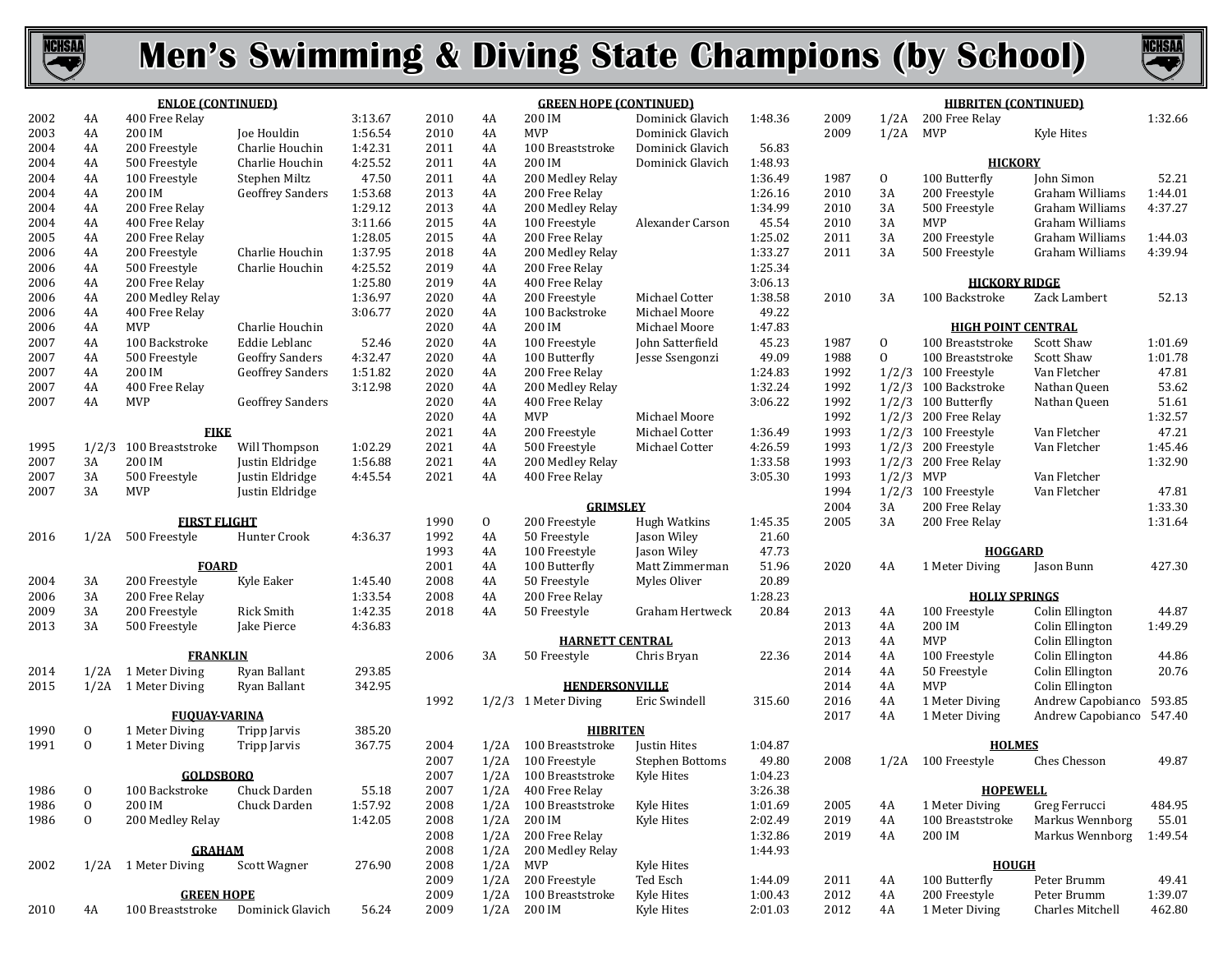



|      |              | <b>HOUGH (CONTINUED)</b>       |                     |         |      |             | <b>KNIGHTDALE</b>                     |                      |         |      |                | <b>LINCOLN CHARTER (CONTINUED)</b> |                     |         |
|------|--------------|--------------------------------|---------------------|---------|------|-------------|---------------------------------------|----------------------|---------|------|----------------|------------------------------------|---------------------|---------|
| 2012 | 4A           | 400 Free Relay                 |                     | 3:07.58 | 2005 | 4A          | 100 Freestyle                         | Matt Donch           | 47.16   | 2016 |                | 1/2A 100 Breaststroke              | Taylor Powell       | 57.52   |
| 2013 | 4A           | 100 Backstroke                 | John Manchester     | 49.39   | 2006 | 4A          | 100 Freestyle                         | Matt Donch           | 45.09   | 2018 | 1/2A           | 200 Free Relay                     |                     | 1:28.87 |
| 2013 | 4A           | 200 Freestyle                  | John Manchester     | 1:39.85 | 2006 | 4A          | 50 Freestyle                          | Matt Donch           | 20.62   |      |                |                                    |                     |         |
| 2015 | 4A           | 200 Freestyle                  | <b>Trey Poff</b>    | 1:39.65 | 2007 | 4A          | 100 Freestyle                         | Matt Donch           | 45.86   |      |                | <b>MARVIN RIDGE</b>                |                     |         |
| 2016 | 4A           | 100 Breaststroke               | Will Chan           | 55.21   | 2007 | 4A          | 50 Freestyle                          | Matt Donch           | 21.01   | 2009 | 3A             | 200 Medley Relay                   |                     | 1:41.19 |
| 2016 | 4A           | 200 IM                         | Will Chan           | 1:49.86 | 2007 | 4A          | MVP                                   | Matt Donch           |         | 2010 | 3A             | 50 Freestyle                       | Jacob White         | 22.02   |
| 2016 | 4A           | 400 Free Relay                 |                     | 3:07.97 |      |             |                                       |                      |         | 2010 | 3A             | 200 Free Relay                     |                     | 1:31.30 |
| 2016 | 4A           | <b>MVP</b>                     | Will Chan           |         |      |             | <b>LAKE NORMAN</b>                    |                      |         | 2012 | 3A             | 100 Breaststroke                   | Lane Bretschneider  | 59.92   |
| 2017 | 4A           | 100 Backstroke                 | Alexander McMurry   | 50.16   | 2007 | 3A          | 100 Butterfly                         | Austin Johnson       | 53.54   | 2016 | 3A             | 200 Freestyle                      | Jeffrey Murray      | 1:42.23 |
| 2017 | 4A           | 100 Breaststroke               | Alexander McMurry   | 50.47   | 2008 | 3A          | 200 Freestyle                         | Austin Johnson       | 1:43.99 | 2016 | 3A             | 400 Free Relay                     |                     | 3:12.43 |
| 2017 | 4A           | 200 Medley Relay               |                     | 1:33.14 | 2009 | 3A          | 200 Free Relay                        |                      | 1:30.26 | 2017 | 3A             | 200 Free Relay                     |                     | 1:26.46 |
|      |              |                                |                     |         | 2009 | 3A          | 400 Free Relay                        |                      | 3:16.14 | 2017 | 3A             | 400 Free Relay                     |                     | 3:11.16 |
|      |              | <b>HUNT</b>                    |                     |         | 2010 | 4A          | 400 Free Relay                        |                      | 3:10.33 | 2018 | 3A             | 50 Freestyle                       | <b>Boyd Poelke</b>  | 21.11   |
| 2011 | 3A           | 100 Freestyle                  | Shawn Hunter        | 47.09   | 2012 | 4A          | 100 Freestyle                         | Logan Heck           | 45.50   | 2018 | 3A             | 200 Free Relay                     |                     | 1:26.08 |
| 2012 | 3A           | 100 Freestyle                  | Shawn Hunter        | 46.71   | 2012 | 4A          | 50 Freestyle                          | Logan Heck           | 21.01   | 2018 | 3A             | 400 Free Relay                     |                     | 3:10.82 |
| 2012 | 3A           | 200 IM                         | Shawn Hunter        | 1:54.94 | 2012 | 4A          | 100 Backstroke                        | Reed Wheeler         | 49.54   | 2019 | 3A             | 200 Free Relay                     |                     | 1:26.05 |
|      |              |                                |                     |         |      |             |                                       |                      |         | 2019 | 3A             | 400 Free Relay                     |                     | 3:08.66 |
|      |              | <b>INDEPENDENCE</b>            |                     |         |      |             | <b>LAKE NORMAN CHARTER</b>            |                      |         | 2020 | 3A             | 100 Butterfly                      | Boyd Poelke         | 48.14   |
| 1994 | 4A           | 200 IM                         | <b>Todd Foust</b>   | 1:55.75 | 2010 |             | 1/2A 100 Butterfly                    | Peter Brumm          | 52.40   | 2020 | 3A             | 50 Freestyle                       | Boyd Poelke         | 20.80   |
|      |              |                                |                     |         | 2010 | 1/2A        | 200 Freestyle                         | Peter Brumm          | 1:44.09 |      |                |                                    |                     |         |
|      |              | <b>LH. ROSE</b>                |                     |         | 2012 |             | 1/2A 100 Backstroke                   | Chris Cardwell (tie) | 52.98   |      |                | <b>MCDOWELL</b>                    |                     |         |
| 2008 | 4A           | 200 IM                         | Matt Houser         | 1:51.31 | 2012 |             | 1/2A 1 Meter Diving                   | Nathan Lane          | 325.80  | 1987 | 0              | 100 Backstroke                     | G. Sproles          | 55.16   |
| 2009 | 4A           | 200 IM                         | Matt Houser         | 1:48.26 | 2012 | 1/2A        | 200 Medley Relay                      |                      | 1:40.80 |      |                |                                    |                     |         |
| 2013 | 4A           | 400 Free Relay                 |                     | 3:09.19 | 2013 |             | 1/2A 1 Meter Diving                   | Nathan Lane          | 380.15  |      |                | <b>MCMICHAEL</b>                   |                     |         |
| 2014 | 4A           | 200 Freestyle                  | Evan Eagle          | 1:39.37 | 2013 | 1/2A        | 200 Medley Relay                      |                      | 1:38.52 | 2007 |                | 1/2A 100 Backstroke                | Casey Elliot        | 56.88   |
| 2014 | 4A           | 200 Free Relay                 |                     | 1:23.66 | 2014 | 1/2A        | 100 Breaststroke                      | Drew Queen           | 59.39   | 2009 |                | 1/2A 100 Backstroke                | <b>Elliot Casey</b> | 53.66   |
| 2014 | 4A           | 400 Free Relay                 |                     | 3:04.91 | 2020 | 1/2A        | 200 Freestyle                         | Harrison Powe        | 1:40.96 |      |                |                                    |                     |         |
|      |              |                                |                     |         |      |             |                                       |                      |         |      |                | <b>MIDDLE CREEK</b>                |                     |         |
|      |              |                                |                     |         | 2021 | 1/2A        | 100 Breaststroke                      | Harrison Powe        | 55.11   |      |                |                                    |                     |         |
|      |              | <b>IORDAN</b>                  |                     |         | 2021 | 1/2A        | 200 Freestyle                         | Harrison Powe        | 1:39.14 | 2020 | 4A             | 500 Freestyle                      | Braeden Haughey     | 4:26.44 |
| 1987 | 0            | 200 Medley Relay               |                     | 1:41.11 |      |             |                                       |                      |         |      |                |                                    |                     |         |
| 1987 | 0            | 400 Free Relay                 |                     | 3:20.90 |      |             | <b>LANEY</b>                          |                      |         |      |                | <b>MILLBROOK</b>                   |                     |         |
| 1989 | 0            | 50 Freestyle                   | Chris Mann          | 20.54   | 2012 | 4A          | 200 IM                                | Travis John          | 1:51.84 | 1987 | 0              | 100 Freestyle                      | Dennis Meehan       | 47.73   |
| 1989 | 0            | <b>MVP</b>                     | Chris Mann          |         | 2013 | 4A          | 100 Butterfly                         | Christian Caveness   | 50.02   | 1987 | 0              | 200 Freestyle                      | Dennis Meehan       | 1:45.32 |
| 1992 | 4A           | 200 Free Relay                 |                     | 1:29.38 |      |             |                                       |                      |         | 1987 | $\mathbf{0}$   | MVP                                | Dennis Meehan       |         |
| 1993 | 4A           | 200 Freestyle                  | Charlie Atwater     | 1:44.80 |      |             | <b>LEESVILLE ROAD</b>                 |                      |         | 1988 | 0              | 100 Backstroke                     | Brian Benda         | 54.89   |
| 1993 | 4A           | 100 Butterfly                  | Rob Masten          | 51.20   | 1996 | 4A          | 200 IM                                | <b>Taylor Marks</b>  | 1:57.22 | 1988 | 0              | 200 IM                             | Brian Benda         | 1:56.88 |
| 1993 | 4A           | 400 Free Relay                 |                     | 3:17.25 | 1996 | 4A          | 100 Butterfly                         | David Weeks          | 52.02   | 1988 | $\overline{0}$ | 200 Freestyle                      | Dennis Meehan       | 1:41.57 |
| 1994 | 4A           | 200 Free Relay                 |                     | 1:27.27 | 1998 | 4A          | 100 Breaststroke                      | Dean Bowker          | 1:00.28 | 1994 | 4A             | 1 Meter Diving                     | Christian Zuberg    | 433.65  |
| 1997 | 4A           | 200 Free Relay                 |                     | 1:28.98 | 1998 | 4A          | 200 Freestyle                         | Dean Bowker          | 1:45.55 | 1995 | 4A             | 1 Meter Diving                     | Josh Trexler        | 504.70  |
| 2002 | 4A           | 100 Breaststroke               | <b>Rick Scott</b>   | 1:00.23 | 1998 | 4A          | 200 Medley Relay                      |                      | 1:39.10 | 1996 | 4A             | 100 Freestyle                      | John Spaziano       | 48.10   |
| 2003 | 4A           | 1 Meter Diving                 | Nolan Trehy         | 385.45  | 1998 | 4A          | 400 Free Relay                        |                      | 3:14.61 | 1996 | 4A             | 1 Meter Diving                     | Josh Trexler        | 496.20  |
|      |              |                                |                     |         | 2005 | 4A          | 100 Breaststroke                      | Nathan Farmer        | 59.22   | 1996 | 4A             | 200 Free Relay                     |                     | 1:28.14 |
|      |              | <b>KINGS MOUNTAIN</b>          |                     |         | 2007 | 4A          | 200 Free Relay                        |                      | 1:27.02 | 1996 | 4A             | 200 Medley Relay                   |                     | 1:38.66 |
| 1992 |              | 1/2/3 400 Free Relay           |                     | 3:26.83 | 2014 | 4A          | 100 Breaststroke                      | Sean Yeh             | 55.56   | 1996 | 4A             | 400 Free Relay                     |                     | 3:17.31 |
| 1993 |              | $1/2/3$ 50 Freestyle           | Dave Messenger      | 21.95   |      |             |                                       |                      |         | 1997 | 4A             | 100 Backstroke                     | John Spaziano       | 51.77   |
| 1993 |              | 1/2/3 400 Free Relay           |                     | 3:27.20 |      |             | <b>LEXINGTON</b>                      |                      |         | 1997 | 4A             | 50 Freestyle                       | John Spaziano       | 21.58   |
| 2001 |              | 1/2/3 1 Meter Diving           | Sedrick Young       | 248.35  | 1994 |             | 1/2/3 500 Freestyle                   | Matt Hall            | 4:43.84 | 1998 | 4Α             | 100 Backstroke                     | John Spaziano       | 51.81   |
| 2003 | 3A           | 1 Meter Diving                 | Sedrick Young       | 317.25  | 1995 |             | 1/2/3 100 Backstroke                  | Matt Hall            | 52.00   | 1998 | 4A             | 50 Freestyle                       | John Spaziano       | 21.49   |
| 2004 | 3A           | 500 Freestyle                  | Michael Allen       | 4:54.21 | 1995 |             | 1/2/3 500 Freestyle                   | Matt Hall            | 4:33.63 | 1998 | 4Α             | MVP                                | John Spaziano       |         |
| 2006 | 3A           | 400 Free Relay                 |                     | 3:20.56 | 1995 | $1/2/3$ MVP |                                       | Matt Hall            |         | 2002 | 4Α             | 200 Free Relay                     |                     | 1:29.56 |
| 2014 | 3A           | 100 Breaststroke               | <b>Austin Toney</b> | 59.25   | 2014 |             | 1/2A 200 Freestyle                    | Cole Riggan          | 1:41.32 | 2003 | 4Α             | 100 Breaststroke                   | Kenny Cross         | 1:00.08 |
|      |              |                                |                     |         |      |             |                                       |                      |         | 2003 | 4A             | 100 Backstroke                     | Casey Kott          | 52.39   |
| 1987 | $\mathbf{0}$ | <b>KINSTON</b><br>50 Freestyle | Ken Jarman          | 21.83   | 2015 |             | <b>LINCOLN CHARTER</b><br>1/2A 200 IM | <b>Taylor Powell</b> | 1:56.29 |      |                |                                    |                     |         |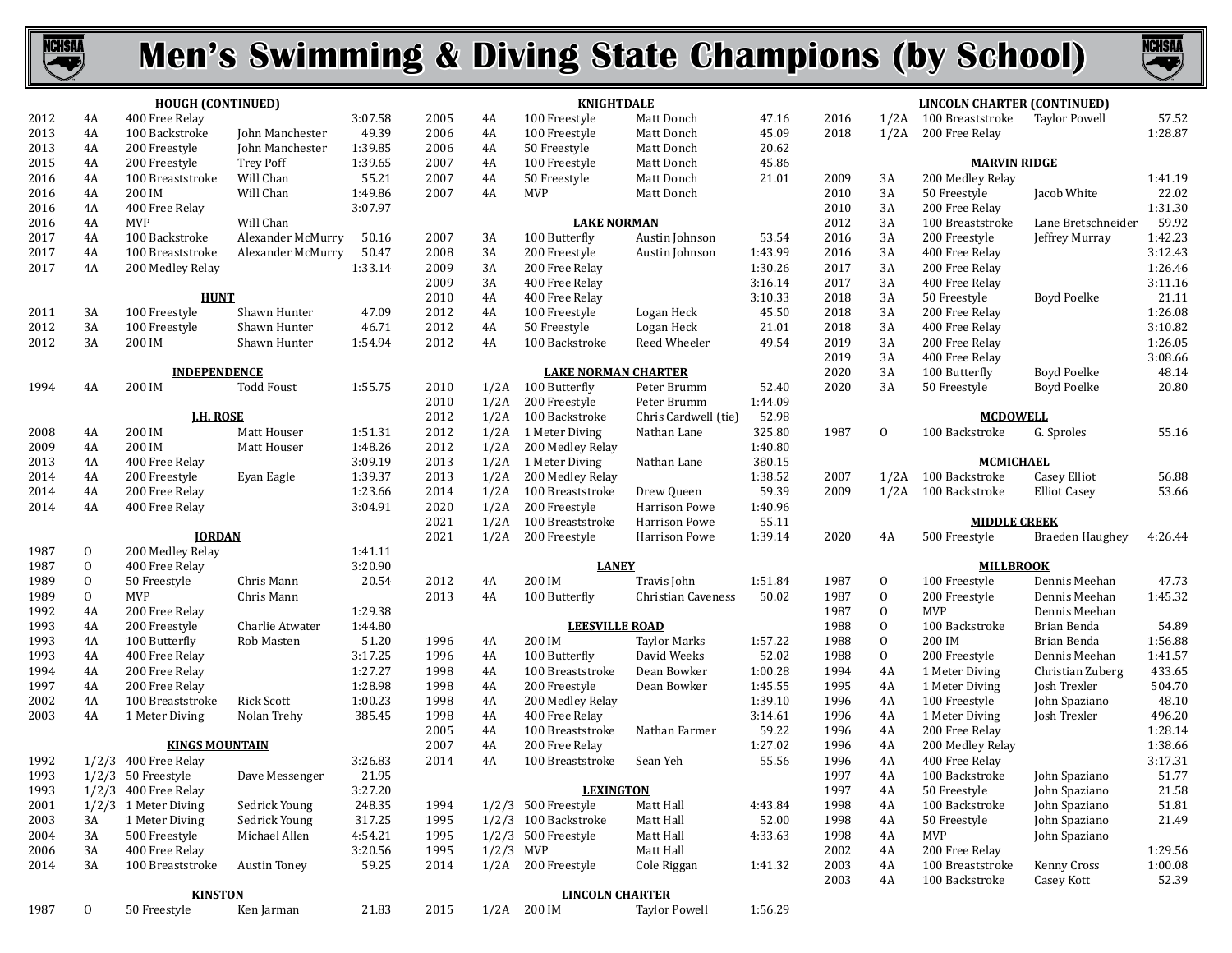



|      |       | <b>MOUNT AIRY</b>                    |                  |         |      |
|------|-------|--------------------------------------|------------------|---------|------|
| 1995 | 1/2/3 | 100 Butterfly                        | Jarret Martin    | 51.87   | 2018 |
| 1996 | 1/2/3 | 100 Butterfly                        | Jarret Martin    | 51.28   | 2019 |
| 1996 | 1/2/3 | 200 Freestyle                        | Jarret Martin    | 1:44.21 |      |
| 1996 | 1/2/3 | <b>MVP</b>                           | Jarret Martin    |         |      |
| 1997 | 1/2/3 | 100 Butterfly                        | Jarret Martin    | 50.92   | 2018 |
| 2005 | 1/2A  | 200 Medley Relay                     |                  | 1:47.72 |      |
| 2006 | 1/2A  | 100 Breaststroke                     | Trevor Metscher  | 1:06.99 |      |
| 2006 | 1/2A  | 200 Medley Relay                     |                  | 1:45.22 | 1997 |
|      |       | <b>MOUNT PLEASANT</b>                |                  |         |      |
| 2016 | 1/2A  | 200 IM                               | Danny Dilks      | 1:52.27 | 1996 |
|      |       |                                      |                  |         | 2007 |
|      |       | <b>MYERS PARK</b>                    |                  |         | 2008 |
| 1999 | 4A    | 200 Freestyle                        | Mark Baxter      | 1:44.36 | 2008 |
| 2000 | 4A    | 100 Breaststroke                     | Chris Biedrzycki | 59.74   | 2009 |
| 2000 | 4A    | 200 IM                               | Chris Biedrzycki | 1:54.17 | 2009 |
| 2000 | 4A    | 1 Meter Diving                       | Dean Emmerton    | 503.60  | 2009 |
| 2000 | 4A    | 100 Freestyle                        | Doug Van Wie     | 47.96   | 2018 |
| 2000 | 4A    | <b>MVP</b>                           | Chris Biedrzycki |         |      |
| 2001 | 4A    | 1 Meter Diving                       | Dean Emmerton    | 479.90  |      |
| 2001 | 4A    | 100 Backstroke                       | Doug Van Wie     | 49.92   | 2004 |
| 2001 | 4A    | 200 Freestyle                        | Doug Van Wie     | 1:40.73 |      |
| 2001 | 4A    | <b>MVP</b>                           | Doug Van Wie     |         |      |
| 2002 | 4A    | 100 Backstroke                       | Doug Van Wie     | 49.92   | 2009 |
| 2002 | 4A    | 200 Freestyle                        | Doug Van Wie     | 1:39.74 |      |
| 2002 | 4A    | 200 Medley Relay                     |                  | 1:38.12 |      |
| 2002 | 4A    | <b>MVP</b>                           | Doug Van Wie     |         | 2012 |
| 2015 | 4A    | 100 Butterfly                        | Jackson Smith    | 49.63   | 2014 |
| 2017 | 4A    | 500 Freestyle                        | John Frith       | 4:30.14 | 2015 |
| 2017 | 4A    | 200 Freestyle                        | Jack Walker      | 1:39.61 | 2016 |
| 2018 | 4A    | 200 Freestyle                        | Jack Walker      | 1:37.75 | 2016 |
| 2018 | 4A    | 200 Free Relay                       |                  | 1:25.28 | 2017 |
| 2018 | 4A    | 400 Free Relay                       |                  | 3:06.69 | 2017 |
| 2019 | 4A    | 200 Freestyle                        | Jack Walker      | 1:35.34 | 2018 |
| 2019 | 4A    | 500 Freestyle                        | Jack Walker      | 4:20.67 | 2018 |
|      |       |                                      |                  |         | 2020 |
|      |       | <b>NASH CENTRAL</b>                  |                  |         |      |
| 2019 | 1/2A  | 200 Freestyle                        | Lance Norris     | 1:41.55 |      |
| 2021 | 1/2A  | 500 Freestyle                        | Lance Norris     | 4:20.83 | 2013 |
|      |       | <b>NC SCHOOL OF SCIENCE AND MATH</b> |                  |         | 2018 |
| 2008 | 1/2A  | 400 Free Relay                       |                  | 3:38.45 |      |
| 2013 | 1/2A  | 200 Freestyle                        | Jacob Vosburgh   | 1:42.48 | 2003 |
| 2013 | 1/2A  | 500 Freestyle                        | Jacob Vosburgh   | 4:38.38 | 2003 |
| 2013 | 1/2A  | 200 Free Relay                       |                  | 1:30.52 | 2003 |
| 2014 | 1/2A  | 500 Freestyle                        | Jacob Vosburgh   | 4:43.61 | 2006 |
| 2014 | 1/2A  | 200 Free Relay                       |                  | 1:28.74 |      |
| 2014 | 1/2A  | 400 Free Relay                       |                  | 3:13.70 |      |
| 2019 | 1/2A  | 200 Free Relay                       |                  | 1:28.25 | 2018 |
| 2019 | 1/2A  | 400 Free Relay                       |                  | 3:13.79 |      |
|      |       | <b>NEWTON-CONOVER</b>                |                  |         | 2004 |
| 2018 | 1/2A  | 100 Backstroke                       | Ross Dant        | 49.35   | 2005 |
|      |       |                                      |                  |         |      |

1/2A 500 Freestyle Ross Dant 4:26.97

|      |      | <b>NEWTON-CONOVER (CONTINUED)</b>  |                        |         |
|------|------|------------------------------------|------------------------|---------|
| 2018 | 1/2A | <b>MVP</b>                         | Ross Dant              |         |
| 2019 | 1/2A | 500 Freestyle                      | Ross Dant              | 4:18.70 |
|      |      |                                    |                        |         |
|      |      | <b>NORTH DAVIDSON</b>              |                        |         |
| 2018 | 1/2A | 50 Freestyle                       | John Day               | 21.71   |
|      |      | <b>NORTH FORSYTH</b>               |                        |         |
| 1997 | 4A   | 200 IM                             | Adam Johnson           | 1:57.10 |
|      |      |                                    |                        |         |
|      |      | <b>NORTH MECKLENBURG</b>           |                        |         |
| 1996 | 4A   | 200 Freestyle                      | M. Synder              | 1:44.28 |
| 2007 | 4A   | 200 Freestyle                      | Thomas Santoli         | 1:43.47 |
| 2008 | 4A   | 200 Freestyle                      | Thomas Santoli         | 1:43.16 |
| 2008 | 4A   | 500 Freestyle                      | Thomas Santoli         | 4:32.59 |
| 2009 | 4A   | 100 Butterfly                      | <b>Brooks Corcoran</b> | 50.34   |
| 2009 | 4A   | 100 Freestyle                      | Thomas Santoli         | 46.79   |
| 2009 | 4A   | 200 Free Relay                     |                        | 1:27.60 |
| 2018 | 4A   | 500 Freestyle                      | Avery Gambill          | 4:31.51 |
|      |      |                                    |                        |         |
|      |      | <b>NORTH STANLY</b>                |                        |         |
| 2004 | 1/2A | 50 Freestyle                       | Danny Williams         | 23.09   |
|      |      | <b>NORTHERN DURHAM</b>             |                        |         |
| 2009 | 4A   | 50 Freestyle                       | Adam Flur              | 21.34   |
|      |      |                                    |                        |         |
|      |      | <b>NORTHERN GUILFORD</b>           |                        |         |
| 2012 | 3A   | 50 Freestyle                       | Randy Chen             | 21.46   |
| 2014 | 3A   | 200 Medley Relay                   |                        | 1:39.83 |
| 2015 | 3A   | 100 Butterfly                      | Jordan Reed            | 51.34   |
| 2016 | 3A   | 100 Backstroke                     | Jordan Reed            | 51.63   |
| 2016 | 3A   | 200 Medley Relay                   |                        | 1:37.80 |
| 2017 | 3A   | 200 Freestyle                      | Preston Forst          | 1:41.89 |
| 2017 | 3A   | 200 Medley Relay                   |                        | 1:35.51 |
| 2018 | 3A   | 200 Freestyle                      | <b>Preston Forst</b>   | 1:38.86 |
| 2018 | 3A   | 200 Medley Relay                   |                        | 1:34.79 |
| 2020 | 3A   | 500 Freestyle                      | Preston Forst          | 4:27.29 |
|      |      |                                    |                        |         |
|      |      | <b>NORTHWEST GUILFORD</b>          |                        |         |
| 2013 | 4A   | 100 Breaststroke                   | Daniel Le              | 55.14   |
| 2018 | 4A   | 1 Meter Diving                     | Noah Zawadzki          | 577.65  |
|      |      |                                    |                        |         |
|      |      | <b>NORTHWOOD</b><br>100 Backstroke | Kevin Straughn         |         |
| 2003 | 1/2A |                                    |                        | 56.63   |
| 2003 | 1/2A | 200 Freestyle                      | Kevin Straughn         | 1:49.24 |
| 2003 | 1/2A | MVP                                | Kevin Straughn         |         |
| 2006 |      | 1/2A 50 Freestyle                  | Kevin Straughn         | 22.43   |
|      |      | <b>ORANGE</b>                      |                        |         |
| 2018 | 3A   | 100 Freestyle                      | <b>Ben Scott</b>       | 45.95   |
|      |      |                                    |                        |         |
| 2004 | 1/2A | <b>OWEN</b><br>100 Backstroke      | Johnny Hagaman         | 55.08   |
| 2005 |      | 100 Backstroke                     | Johnny Hagaman         | 54.57   |
|      | 1/2A |                                    |                        |         |
| 2005 | 1/2A | 50 Freestyle                       | Johnny Hagaman         | 22.51   |

| <b>OWEN (CONTINUED)</b> |      |                                       |                        |                  |  |  |  |  |  |  |
|-------------------------|------|---------------------------------------|------------------------|------------------|--|--|--|--|--|--|
| 2006                    | 1/2A | 100 Backstroke                        | Johnny Hagaman         | 52.78            |  |  |  |  |  |  |
| 2006                    | 1/2A | 100 Freestyle                         | Johnny Hagaman         | 47.57            |  |  |  |  |  |  |
| 2006                    | 1/2A | MVP                                   | Johnny Hagaman         |                  |  |  |  |  |  |  |
| 2011                    | 1/2A | 100 Breaststroke                      | Alex Horner            | 1:05.05          |  |  |  |  |  |  |
|                         |      |                                       |                        |                  |  |  |  |  |  |  |
|                         |      | PAGE                                  |                        |                  |  |  |  |  |  |  |
| 1993                    | 4A   | 50 Freestyle                          | J.J. Marus             | 21.47            |  |  |  |  |  |  |
| 1993                    | 4A   | 200 Free Relay                        |                        | 1:27.31          |  |  |  |  |  |  |
| 1993                    | 4A   | 200 Medley Relay                      |                        | 1:38.76          |  |  |  |  |  |  |
| 1993                    | 4A   | MVP                                   | <b>I.I. Marus</b>      |                  |  |  |  |  |  |  |
| 1994                    | 4A   | 50 Freestyle                          | <b>I.I. Marus</b>      | 20.84            |  |  |  |  |  |  |
| 1994                    | 4A   | 200 Medley Relay                      |                        | 1:39.11          |  |  |  |  |  |  |
| 1996                    | 4A   | 100 Backstroke                        | Andy Byrnes            | 52.56            |  |  |  |  |  |  |
| 1996                    | 4A   | 50 Freestyle                          | Andy Byrnes            | 21.75            |  |  |  |  |  |  |
| 1996                    | 4A   | MVP                                   | Andy Byrnes            |                  |  |  |  |  |  |  |
| 2020                    | 4A   | 100 Breaststroke                      | Reid Mikuta            | 55.02            |  |  |  |  |  |  |
|                         |      |                                       |                        |                  |  |  |  |  |  |  |
| 2013                    | 4A   | <b>PANTHER CREEK</b><br>500 Freestyle |                        |                  |  |  |  |  |  |  |
|                         |      |                                       | Jamison Hauser         | 4:34.53          |  |  |  |  |  |  |
| 2014                    | 4A   | 1 Meter Diving                        | Connor Callahan        | 481.70<br>533.05 |  |  |  |  |  |  |
| 2015                    | 4A   | 1 Meter Diving                        | Connor Callahan        |                  |  |  |  |  |  |  |
|                         |      | <b>PINE LAKE PREP</b>                 |                        |                  |  |  |  |  |  |  |
| 2016                    | 1/2A | 1 Meter Diving                        | Nick Garberina         | 456.25           |  |  |  |  |  |  |
| 2017                    | 1/2A | 1 Meter Diving                        | Nick Garberina         | 553.30           |  |  |  |  |  |  |
| 2018                    | 1/2A | 1 Meter Diving                        | Nick Garberina         | 545.45           |  |  |  |  |  |  |
| 2019                    | 1/2A | 1 Meter Diving                        | <b>Austin Campbell</b> | 487.70           |  |  |  |  |  |  |
| 2020                    | 1/2A | 400 Free Relay                        |                        | 3:13.06          |  |  |  |  |  |  |
| 2021                    | 1/2A | 200 Free Relay                        |                        | 1:27.50          |  |  |  |  |  |  |
|                         |      | <b>PINECREST</b>                      |                        |                  |  |  |  |  |  |  |
| 1995                    | 4A   | 100 Backstroke                        | Matt Rausch            | 52.75            |  |  |  |  |  |  |
| 2012                    | 4A   | 100 Breaststroke                      | Kurt Wohlrab           | 55.63            |  |  |  |  |  |  |
| 2012                    | 4A   | 100 Butterfly                         | Kurt Wohlrab           | 49.75            |  |  |  |  |  |  |
| 2012                    | 4A   | <b>MVP</b>                            | Kurt Wohlrab           |                  |  |  |  |  |  |  |
|                         |      |                                       |                        |                  |  |  |  |  |  |  |
|                         |      | <b>PROVIDENCE</b>                     |                        |                  |  |  |  |  |  |  |
| 1991                    | 0    | 200 IM                                | Danny Ott              | 1:53.79          |  |  |  |  |  |  |
| 1991                    | 0    | 400 Free Relay                        |                        | 3:17.00          |  |  |  |  |  |  |
| 1992                    | 4A   | 200 IM                                | Danny Ott              | 1:53.66          |  |  |  |  |  |  |
| 1992                    | 4A   | 100 Butterfly                         | Matt Ream              | 52.03            |  |  |  |  |  |  |
| 1992                    | 4A   | 500 Freestyle                         | Matt Ream              | 4:37.07          |  |  |  |  |  |  |
| 1993                    | 4A   | 200 IM                                | Danny Ott              | 1:54.32          |  |  |  |  |  |  |
| 1994                    | 4A   | 100 Butterfly                         | Carter Hull            | 52.02            |  |  |  |  |  |  |
| 1994                    | 4A   | 400 Free Relay                        |                        | 3:14.32          |  |  |  |  |  |  |
| 1995                    | 4Α   | 100 Freestyle                         | Aaron Ciarla           | 46.75            |  |  |  |  |  |  |
| 1995                    | 4Α   | 50 Freestyle                          | Aaron Ciarla           | 20.90            |  |  |  |  |  |  |
| 1995                    | 4A   | 100 Butterfly                         | Carter Hull            | 50.47            |  |  |  |  |  |  |
| 1995                    | 4A   | 200 Freestyle                         | Carter Hull            | 1:42.91          |  |  |  |  |  |  |
| 1995                    | 4A   | 100 Breaststroke                      | Brad Kline             | 1:00.22          |  |  |  |  |  |  |
| 1995                    | 4Α   | 200 IM                                | Max Richardson         | 1:56.49          |  |  |  |  |  |  |
| 1995                    | 4A   | 200 Medley Relay                      |                        | 1:37.18          |  |  |  |  |  |  |
| 1995                    | 4Α   | 400 Free Relay                        |                        | 3:10.04          |  |  |  |  |  |  |
| 1995                    | 4A   | <b>MVP</b>                            | Aaron Ciarla           |                  |  |  |  |  |  |  |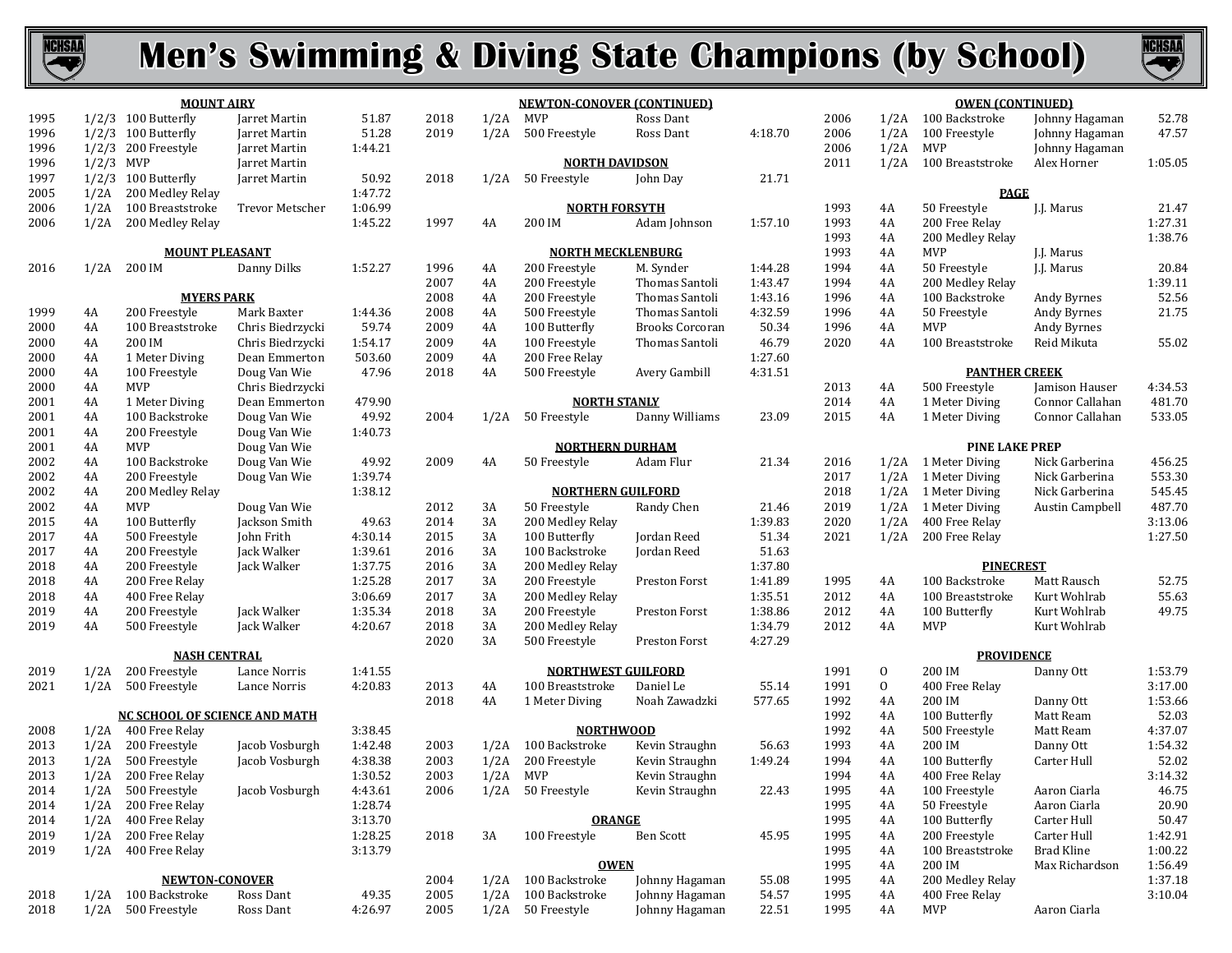



| <b>PROVIDENCE (CONTINUED)</b><br>1997<br><b>Brad Cline</b><br>3A<br>4A<br>200 Freestyle<br>1:42.87<br>2003<br>3A<br>200 Freestyle<br>Robert Padgett<br>1:43.31<br>2013<br>100 Butterfly<br>1997<br><b>Brad Kline</b><br>58.79<br>2003<br>3A<br>1:41.04<br>2014<br>4A<br>4A<br>100 Breaststroke<br>200 Medley Relay<br>100 Butterfly<br>1997<br>1:38.51<br>2003<br>3A<br>3:16.73<br>4A<br>200 Medley Relay<br>400 Free Relay<br>1997<br>3:13.89<br>3A<br><b>MVP</b><br><b>SALISBURY</b><br>4A<br>400 Free Relay<br>2003<br><b>Robert Padgett</b><br>1997<br>4A<br>MVP<br><b>Brad Kline</b><br>2004<br>3A<br>100 Freestyle<br>1993<br>$1/2/3$ 200 Medley Relay<br>Robert Padgett<br>47.23<br>1999<br>4A<br>3A<br>$1/2/3$ 200 IM<br>200 Medley Relay<br>1:40.06<br>2004<br>200 IM<br>Robert Padgett<br>1:53.99<br>1994<br>2002<br>4A<br>Daniel Slocki<br>4:35.75<br>2004<br>3A<br><b>MVP</b><br>1/2/3 100 Breaststroke<br>500 Freestyle<br>Robert Padgett<br>1994<br>2005<br>4A<br>3A<br>100 Freestyle<br>1994<br>50 Freestyle<br>Jimmy Dabney<br>21.69<br>2005<br><b>Robert Padgett</b><br>46.90<br>$1/2/3$ 200 Free Relay | Griffin Fiedler<br>Tyler Gomez<br>1:44.80<br>Todd DeSorbo | 50.68<br>49.85  |
|--------------------------------------------------------------------------------------------------------------------------------------------------------------------------------------------------------------------------------------------------------------------------------------------------------------------------------------------------------------------------------------------------------------------------------------------------------------------------------------------------------------------------------------------------------------------------------------------------------------------------------------------------------------------------------------------------------------------------------------------------------------------------------------------------------------------------------------------------------------------------------------------------------------------------------------------------------------------------------------------------------------------------------------------------------------------------------------------------------------------------|-----------------------------------------------------------|-----------------|
|                                                                                                                                                                                                                                                                                                                                                                                                                                                                                                                                                                                                                                                                                                                                                                                                                                                                                                                                                                                                                                                                                                                          |                                                           |                 |
|                                                                                                                                                                                                                                                                                                                                                                                                                                                                                                                                                                                                                                                                                                                                                                                                                                                                                                                                                                                                                                                                                                                          |                                                           |                 |
|                                                                                                                                                                                                                                                                                                                                                                                                                                                                                                                                                                                                                                                                                                                                                                                                                                                                                                                                                                                                                                                                                                                          |                                                           |                 |
|                                                                                                                                                                                                                                                                                                                                                                                                                                                                                                                                                                                                                                                                                                                                                                                                                                                                                                                                                                                                                                                                                                                          |                                                           |                 |
|                                                                                                                                                                                                                                                                                                                                                                                                                                                                                                                                                                                                                                                                                                                                                                                                                                                                                                                                                                                                                                                                                                                          |                                                           |                 |
|                                                                                                                                                                                                                                                                                                                                                                                                                                                                                                                                                                                                                                                                                                                                                                                                                                                                                                                                                                                                                                                                                                                          |                                                           | 1:57.44         |
|                                                                                                                                                                                                                                                                                                                                                                                                                                                                                                                                                                                                                                                                                                                                                                                                                                                                                                                                                                                                                                                                                                                          | Chris Nelson                                              | 1:03.28         |
|                                                                                                                                                                                                                                                                                                                                                                                                                                                                                                                                                                                                                                                                                                                                                                                                                                                                                                                                                                                                                                                                                                                          |                                                           | 1:33.12         |
| 2006<br>Josh Correll<br>59.39<br>2006<br>3A<br>100 Freestyle<br>1994<br>1/2/3 400 Free Relay<br>4A<br>100 Breaststroke<br><b>Robert Padgett</b><br>47.44                                                                                                                                                                                                                                                                                                                                                                                                                                                                                                                                                                                                                                                                                                                                                                                                                                                                                                                                                                 |                                                           | 3:27.00         |
| 2008<br>4A<br>2006<br>3A<br>200 IM<br>200 Medley Relay<br>1:37.48<br>Robert Padgett<br>1:55.55<br>1995<br>$1/2/3$ 100 Freestyle                                                                                                                                                                                                                                                                                                                                                                                                                                                                                                                                                                                                                                                                                                                                                                                                                                                                                                                                                                                          | Todd Desorbo                                              | 48.33           |
| 2008<br>4A<br>3:12.72<br>4A<br>400 Free Relay<br>2015<br>50 Freestyle<br>Henry McGugan<br>21.00<br>1995<br>$1/2/3$ 200 IM                                                                                                                                                                                                                                                                                                                                                                                                                                                                                                                                                                                                                                                                                                                                                                                                                                                                                                                                                                                                | Todd DeSorbo                                              | 2:01.67         |
| 2009<br>1/2/3 100 Backstroke<br>4A<br>200 Freestyle<br>Ben Correll<br>1:40.11<br>1999                                                                                                                                                                                                                                                                                                                                                                                                                                                                                                                                                                                                                                                                                                                                                                                                                                                                                                                                                                                                                                    | Andrew DeSorbo                                            | 53.41           |
| 2009<br>4A<br><b>Ben Correll</b><br>4:33.38<br><b>RALEIGH CHARTER</b><br>2000<br>500 Freestyle<br>$1/2/3$ 100 Backstroke                                                                                                                                                                                                                                                                                                                                                                                                                                                                                                                                                                                                                                                                                                                                                                                                                                                                                                                                                                                                 | Andrew DeSorbo                                            | 52.76           |
| 2009<br>49.29<br>2009<br>1/2A 100 Freestyle<br>4A<br>100 Backstroke<br>Kip Darmody<br>Joe Bonk<br>48.04<br>2003<br>1/2A 1 Meter Diving                                                                                                                                                                                                                                                                                                                                                                                                                                                                                                                                                                                                                                                                                                                                                                                                                                                                                                                                                                                   | <b>Brandon Hazlett</b>                                    | 281.60          |
| 2009<br>4A<br>2010<br>2004<br>200 Medley Relay<br>1:35.43<br>1/2A 100 Freestyle<br>Joe Bonk<br>46.04<br>1/2A 1 Meter Diving                                                                                                                                                                                                                                                                                                                                                                                                                                                                                                                                                                                                                                                                                                                                                                                                                                                                                                                                                                                              | <b>Brandon Hazlett</b>                                    | 292.70          |
| 2009<br>4A<br>400 Free Relay<br>3:08.14<br>2010<br>1/2A 50 Freestyle<br>Joe Bonk<br>20.85<br>2017<br>1/2A<br>200 IM                                                                                                                                                                                                                                                                                                                                                                                                                                                                                                                                                                                                                                                                                                                                                                                                                                                                                                                                                                                                      | Ethan Knorr                                               | 1:53.83         |
| 2009<br>MVP<br><b>Ben Correll</b><br>2010<br>200 Free Relay<br>1:32.02<br>2017<br>1/2A<br>500 Freestyle<br>4A<br>1/2A                                                                                                                                                                                                                                                                                                                                                                                                                                                                                                                                                                                                                                                                                                                                                                                                                                                                                                                                                                                                    | Ethan Knorr                                               | 4:33.98         |
| 2010<br>4A<br>2010<br>2018<br>1/2A<br>200 IM<br>100 Backstroke<br>Kip Darmody<br>49.12<br>$1/2A$ MVP<br>Joe Bonk                                                                                                                                                                                                                                                                                                                                                                                                                                                                                                                                                                                                                                                                                                                                                                                                                                                                                                                                                                                                         | Ethan Knorr                                               | 1:52.74         |
| 2010<br>Kyle Darmody<br>2011<br>1/2A 100 Freestyle<br>45.33<br>4A<br>50 Freestyle<br>21.42<br>Joe Bonk                                                                                                                                                                                                                                                                                                                                                                                                                                                                                                                                                                                                                                                                                                                                                                                                                                                                                                                                                                                                                   |                                                           |                 |
| 2010<br>4A<br>2011<br>200 Free Relay<br>1:25.51<br>1/2A 50 Freestyle<br>Joe Bonk<br>20.90<br><b>SANDERSON</b>                                                                                                                                                                                                                                                                                                                                                                                                                                                                                                                                                                                                                                                                                                                                                                                                                                                                                                                                                                                                            |                                                           |                 |
| 2010<br>4A<br>$1/2A$ MVP<br>$\mathbf{0}$<br>200 Medley Relay<br>1:33.67<br>2011<br>Joe Bonk<br>1986<br>100 Butterfly                                                                                                                                                                                                                                                                                                                                                                                                                                                                                                                                                                                                                                                                                                                                                                                                                                                                                                                                                                                                     | Gordie Blackwell                                          | 52.53           |
| 2011<br>48.84<br>2012<br>45.12<br>1986<br>$\mathbf{0}$<br>4A<br>100 Backstroke<br>Kip Darmody<br>1/2A 100 Freestyle<br>Joe Bonk<br>500 Freestyle                                                                                                                                                                                                                                                                                                                                                                                                                                                                                                                                                                                                                                                                                                                                                                                                                                                                                                                                                                         | Gordie Blackwell                                          | 4:48.49         |
| 2011<br>2012<br>50 Freestyle<br>20.46<br>1986<br>$\mathbf 0$<br>4A<br>200 Freestyle<br>1:38.21<br>1/2A<br>Joe Bonk<br>200 Freestyle<br>Kip Darmody                                                                                                                                                                                                                                                                                                                                                                                                                                                                                                                                                                                                                                                                                                                                                                                                                                                                                                                                                                       | William Keever                                            | 1:47.93         |
| 2011<br>1:25.01<br>2012<br>$1/2A$ MVP<br>1986<br>$\mathbf{0}$<br>4A<br>200 Free Relay<br>Joe Bonk<br>400 Free Relay                                                                                                                                                                                                                                                                                                                                                                                                                                                                                                                                                                                                                                                                                                                                                                                                                                                                                                                                                                                                      |                                                           | 3:19.73         |
| $\mathbf{0}$<br>2011<br>4A<br>3:08.92<br>2015<br>1987<br>400 Free Relay<br>1/2A 50 Freestyle<br>Zach Lewis<br>21.92<br>500 Freestyle                                                                                                                                                                                                                                                                                                                                                                                                                                                                                                                                                                                                                                                                                                                                                                                                                                                                                                                                                                                     | <b>Jim Crampton</b>                                       | 4:42.17         |
| $\mathbf{0}$<br>4A<br><b>MVP</b><br>2011<br>1988<br>100 Freestyle<br>Kip Darmody                                                                                                                                                                                                                                                                                                                                                                                                                                                                                                                                                                                                                                                                                                                                                                                                                                                                                                                                                                                                                                         | David Fox                                                 | 46.21           |
| 2012<br><b>REAGAN</b><br>1988<br>$\mathbf{0}$<br>4A<br>200 Free Relay<br>1:24.78<br>50 Freestyle                                                                                                                                                                                                                                                                                                                                                                                                                                                                                                                                                                                                                                                                                                                                                                                                                                                                                                                                                                                                                         | David Fox                                                 | 21.19           |
| 2012<br>$\mathbf{0}$<br>4A<br>1:34.04<br>2007<br>3A<br>200 Free Relay<br>1:31.33<br>1988<br>200 Medley Relay<br>100 Butterfly                                                                                                                                                                                                                                                                                                                                                                                                                                                                                                                                                                                                                                                                                                                                                                                                                                                                                                                                                                                            | William Keever                                            | 50.38           |
| 2013<br>20.54<br>2015<br>4A<br>100 Breaststroke<br>57.36<br>1988<br>$\mathbf{0}$<br>4A<br>50 Freestyle<br>Kyle Darmody<br>Paul Neil<br>200 Medley Relay                                                                                                                                                                                                                                                                                                                                                                                                                                                                                                                                                                                                                                                                                                                                                                                                                                                                                                                                                                  |                                                           | 1:41.73         |
| $\mathbf{0}$<br>2015<br>1:33.51<br>1988<br>4A<br>200 Medley Relay<br>400 Free Relay                                                                                                                                                                                                                                                                                                                                                                                                                                                                                                                                                                                                                                                                                                                                                                                                                                                                                                                                                                                                                                      |                                                           | 3:14.44         |
| $\mathbf{0}$<br><b>R-S CENTRAL</b><br>2016<br>4A<br>200 Freestyle<br>Levente Bathory<br>1:40.49<br>1988<br>MVP                                                                                                                                                                                                                                                                                                                                                                                                                                                                                                                                                                                                                                                                                                                                                                                                                                                                                                                                                                                                           | David Fox                                                 |                 |
| 1992<br>2019<br>100 Butterfly<br>Max Edwards<br>47.01<br>1989<br>$\mathbf{0}$<br>$1/2/3$ 200 Freestyle<br>Sean Stockton<br>1:49.07<br>4A<br>100 Freestyle                                                                                                                                                                                                                                                                                                                                                                                                                                                                                                                                                                                                                                                                                                                                                                                                                                                                                                                                                                | David Fox                                                 | 45.32           |
| $\mathbf 0$<br>1994<br>Sean Stockton<br>2019<br>4A<br>20.33<br>1989<br>$1/2/3$ 50 Freestyle<br>21.65<br>50 Freestyle<br>Max Edwards<br>100 Backstroke                                                                                                                                                                                                                                                                                                                                                                                                                                                                                                                                                                                                                                                                                                                                                                                                                                                                                                                                                                    | Matt Hand                                                 | 53.05           |
| 1996<br>David Kernodle<br>2019<br>4A<br>MVP<br>1989<br>$\mathbf{0}$<br>$1/2/3$ 100 Backstroke<br>55.63<br>Max Edwards<br>200 Medley Relay                                                                                                                                                                                                                                                                                                                                                                                                                                                                                                                                                                                                                                                                                                                                                                                                                                                                                                                                                                                |                                                           | 1:39.18         |
| 1998<br>53.97<br>4A<br>$1/2/3$ 100 Backstroke<br>David Kernodle<br>1993<br>100 Breaststroke                                                                                                                                                                                                                                                                                                                                                                                                                                                                                                                                                                                                                                                                                                                                                                                                                                                                                                                                                                                                                              | Steve Bonack                                              | 59.51           |
| <b>RIVERSIDE-DURHAM</b><br>2010<br>4Α<br>100 Freestyle                                                                                                                                                                                                                                                                                                                                                                                                                                                                                                                                                                                                                                                                                                                                                                                                                                                                                                                                                                                                                                                                   | Matt Taylor                                               | 46.28           |
| 1998<br>200 Free Relay<br>1:29.14<br>2010<br><b>R.I. REYNOLDS</b><br>4A<br>4Α<br>200 Freestyle                                                                                                                                                                                                                                                                                                                                                                                                                                                                                                                                                                                                                                                                                                                                                                                                                                                                                                                                                                                                                           | Matt Taylor                                               | 1:39.81         |
| 2007<br>4A<br>Daniel Basler<br>51.20<br>1999<br>4A<br>200 Free Relay<br>1:28.00<br>100 Butterfly<br>2011<br>4Α<br>100 Freestyle                                                                                                                                                                                                                                                                                                                                                                                                                                                                                                                                                                                                                                                                                                                                                                                                                                                                                                                                                                                          | Ollie Clayton-Luce                                        | 45.46           |
| 2021<br>1999<br>400 Free Relay<br>3:15.15<br>4A<br>4A<br>1 Meter Diving<br>Whit Andrus<br>486.10<br>4A<br>2011<br>50 Freestyle                                                                                                                                                                                                                                                                                                                                                                                                                                                                                                                                                                                                                                                                                                                                                                                                                                                                                                                                                                                           | Ollie Clayton-Luce                                        | 20.53           |
| 1:00.09<br>2001<br>4A<br>100 Breaststroke<br>Brad Duryea<br>2011<br>4Α<br>MVP                                                                                                                                                                                                                                                                                                                                                                                                                                                                                                                                                                                                                                                                                                                                                                                                                                                                                                                                                                                                                                            | Ollie Clayton-Luce                                        |                 |
| 4A<br>1:28.73<br><b>RAGSDALE</b><br>2001<br>200 Free Relay                                                                                                                                                                                                                                                                                                                                                                                                                                                                                                                                                                                                                                                                                                                                                                                                                                                                                                                                                                                                                                                               |                                                           |                 |
| 1995<br>1:32.30<br>2002<br>20.97<br><b>SHELBY</b><br>1/2/3 200 Free Relay<br>4A<br>50 Freestyle<br>Poston Pritchett                                                                                                                                                                                                                                                                                                                                                                                                                                                                                                                                                                                                                                                                                                                                                                                                                                                                                                                                                                                                      |                                                           |                 |
| 1:35.09<br>2003<br>4A<br>100 Freestyle<br>47.01<br>$\overline{0}$<br>200 IM<br>2000<br>$1/2/3$ 200 Free Relay<br>Poston Pritchett<br>1987                                                                                                                                                                                                                                                                                                                                                                                                                                                                                                                                                                                                                                                                                                                                                                                                                                                                                                                                                                                | Chip Lavendar                                             | 1:56.95         |
| 2001<br>56.47<br>2003<br>4A<br>21.26<br>1992<br>$1/2/3$ 50 Freestyle<br>$1/2/3$ 100 Backstroke<br>Matthew Burton<br>50 Freestyle<br>Poston Pritchett                                                                                                                                                                                                                                                                                                                                                                                                                                                                                                                                                                                                                                                                                                                                                                                                                                                                                                                                                                     | <b>Tyrece Ussery</b>                                      | 21.44           |
| $1/2/3$ 200 Freestyle<br>2003<br>1:29.86<br>1992<br>$1/2/3$ 200 Medley Relay<br>2001<br><b>Walter Burton</b><br>1:46.96<br>4A<br>200 Free Relay                                                                                                                                                                                                                                                                                                                                                                                                                                                                                                                                                                                                                                                                                                                                                                                                                                                                                                                                                                          |                                                           | 1:43.80         |
| 1/2/3 200 Free Relay<br>1:31.63<br>2003<br>4A<br>1993<br>1/2/3 100 Backstroke Daniel Shuford<br>2001<br>MVP<br>Poston Pritchett                                                                                                                                                                                                                                                                                                                                                                                                                                                                                                                                                                                                                                                                                                                                                                                                                                                                                                                                                                                          |                                                           | 57.73           |
| 1/2/3 100 Backstroke<br>2001<br>$1/2/3$ 200 Medley Relay<br>1:43.20<br>2010<br>100 Butterfly<br>Adam McKenzie<br>50.94<br>1994<br>4A                                                                                                                                                                                                                                                                                                                                                                                                                                                                                                                                                                                                                                                                                                                                                                                                                                                                                                                                                                                     | Daniel Shuford                                            | 53.73           |
| 3:17.97<br>1 Meter Diving<br>1/2/3 200 Medley Relay<br>2001<br>1/2/3 400 Free Relay<br>2013<br>4A<br>Aaron Daniels-Freeman435.95<br>1995                                                                                                                                                                                                                                                                                                                                                                                                                                                                                                                                                                                                                                                                                                                                                                                                                                                                                                                                                                                 |                                                           | 1:44.53         |
|                                                                                                                                                                                                                                                                                                                                                                                                                                                                                                                                                                                                                                                                                                                                                                                                                                                                                                                                                                                                                                                                                                                          | Jim Roebuck                                               | 290.50          |
|                                                                                                                                                                                                                                                                                                                                                                                                                                                                                                                                                                                                                                                                                                                                                                                                                                                                                                                                                                                                                                                                                                                          |                                                           |                 |
| 100 Freestyle<br>2020<br>50 Freestyle<br>1/2/3 1 Meter Diving<br>2002<br>3A<br>Kent Burton<br>48.20<br>Ryan Weaver<br>20.67<br>1997<br>4A                                                                                                                                                                                                                                                                                                                                                                                                                                                                                                                                                                                                                                                                                                                                                                                                                                                                                                                                                                                |                                                           |                 |
| 2002<br>50 Freestyle<br>Steven Dagenhart<br>22.13<br>1997<br>$1/2/3$ 200 Medley Relay<br>3A                                                                                                                                                                                                                                                                                                                                                                                                                                                                                                                                                                                                                                                                                                                                                                                                                                                                                                                                                                                                                              |                                                           | 1:43.04         |
| 2002<br>3A<br>200 Free Relay<br>1:28.58<br><b>ROBINSON</b><br>1998<br>1/2/3 1 Meter Diving                                                                                                                                                                                                                                                                                                                                                                                                                                                                                                                                                                                                                                                                                                                                                                                                                                                                                                                                                                                                                               | Crisp McDonald                                            | 323.40          |
| 200 IM<br>Chad Heiser<br>2002<br>400 Free Relay<br>3:18.38<br>2011<br>1:55.42<br>1999<br>1/2/3 1 Meter Diving<br>3A<br>3A<br>Mike Burton<br>3A<br>100 Butterfly<br>Griffin Fiedler<br>50.68<br>2003<br>3A<br>50 Freestyle<br>21.84<br>2012<br>2000<br>$1/2/3$ 50 Freestyle                                                                                                                                                                                                                                                                                                                                                                                                                                                                                                                                                                                                                                                                                                                                                                                                                                               | Crisp McDonald<br>Kelly Hendrick                          | 308.65<br>21.71 |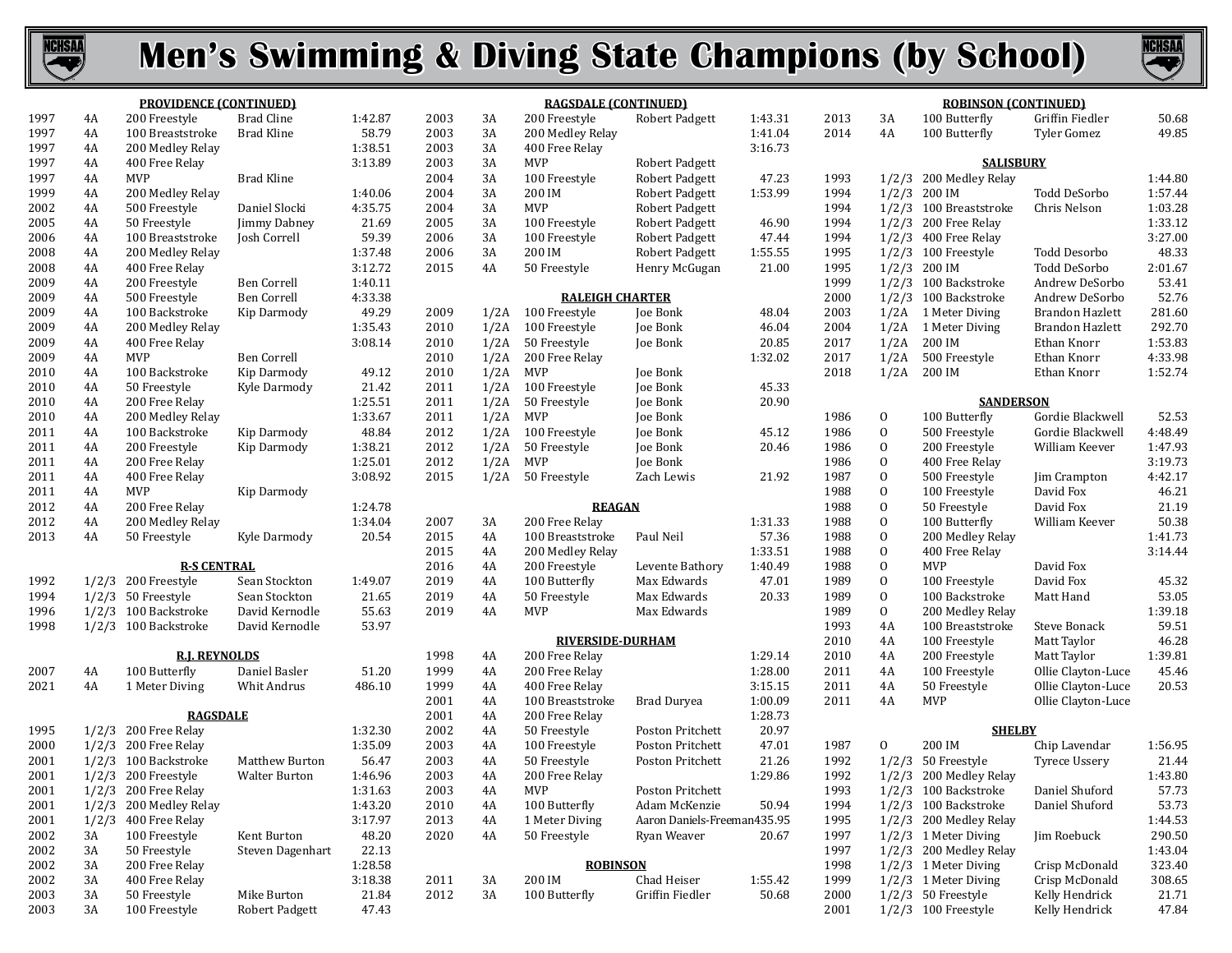



|      |              | <b>SHELBY (CONTINUED)</b> |                      |         |      |              | <b>SOUTH MECKLENBURG (CONTINUED)</b> |                        |         |      |              | <b>ST. STEPHENS (CONTINUED)</b>  |                             |         |
|------|--------------|---------------------------|----------------------|---------|------|--------------|--------------------------------------|------------------------|---------|------|--------------|----------------------------------|-----------------------------|---------|
| 2001 |              | $1/2/3$ 50 Freestyle      | Kelly Hendrick       | 21.79   | 2006 | 4A           | <b>MVP</b>                           | <b>Ricky Berens</b>    |         | 2012 | 3A           | 500 Freestyle                    | Sava Turcanu                | 4:33.13 |
| 2002 |              | 1/2A 100 Freestyle        | Clay Griffin         | 49.99   | 2007 | 4A           | 100 Breaststroke                     | <b>Chandler Thomas</b> | 1:00.01 | 2012 | 3A           | <b>MVP</b>                       | Savu Turcanu                |         |
| 2002 |              | 1/2A 100 Breaststroke     | Pete Guzewich        | 1:03.91 | 2007 | 4A           | 200 Medley Relay                     |                        | 1:37.17 | 2016 | 3A           | 500 Freestyle                    | Jacob Queen                 | 4:36.92 |
| 2003 |              | 1/2A 100 Breaststroke     | Pete Guzewich        | 1:06.21 | 2016 | 4A           | 500 Freestyle                        | Nathan Murray          | 4:30.38 | 2010 | 3A           | 100 Freestyle                    | Sava Turcanu                | 47.93   |
| 2005 | 1/2A         | 100 Freestyle             | Jason Guzewich       | 49.91   | 2016 | 4A           | 50 Freestyle                         | Graham Weaver          | 20.76   |      |              |                                  |                             |         |
| 2005 |              | 1/2A 1 Meter Diving       | <b>Bill Miller</b>   | 263.50  | 2016 | 4A           | 200 Free Relay                       |                        | 1:24.89 |      |              | <b>SUN VALLEY</b>                |                             |         |
| 2006 |              | 1/2A 1 Meter Diving       | <b>Bill Miller</b>   | 310.80  | 2016 | 4A           | 200 Medley Relay                     |                        | 1:32.58 | 1997 |              | 1/2/3 100 Backstroke             | Shaun Hill                  | 53.58   |
| 2007 | 1/2A         | 50 Freestyle              | Gray Tedder          | 22.50   | 2017 | 4A           | 200 Free Relay                       |                        | 1:25.24 | 2021 | 3A           | 50 Freestyle                     | Kenan Dean                  | 21.35   |
| 2012 |              | 1/2A 100 Butterfly        | Matt Long            | 51.65   | 2017 | 4A           | 400 Free Relay                       |                        | 3:06.64 |      |              |                                  |                             |         |
| 2012 | 1/2A         | 200 Freestyle             | Matt Long            | 1:40.96 | 2018 | 4A           | 100 Breaststroke                     | Jacob Rauch            | 55.70   |      |              | <b>SURRY CENTRAL</b>             |                             |         |
| 2013 | 1/2A         | 100 Backstroke            | Parker Campbell      | 52.32   | 2019 | 4A           | 100 Freestyle                        | Garrett Boone          | 45.51   | 1999 |              | 1/2/3 50 Freestyle               | Casey Johnson               | 21.67   |
| 2013 | 1/2A         | 200 IM                    | Parker Campbell      | 1:56.31 | 2019 | 4A           |                                      | Luke Foster            | 516.75  |      |              |                                  |                             |         |
| 2013 | 1/2A         | MVP                       | Parker Campbell      |         | 2021 | 4A           | 1 Meter Diving<br>100 Backstroke     |                        | 48.28   |      |              | <b>T.C. ROBERSON</b>             |                             |         |
|      |              |                           |                      |         |      |              |                                      | Garrett Boone          |         |      |              |                                  |                             |         |
| 2014 | 1/2A         | 100 Backstroke            | Parker Campbell      | 51.45   | 2021 | 4A           | 50 Freestyle                         | Garrett Boone          | 20.32   | 1995 |              | $1/2/3$ 50 Freestyle             | Ronnie Thomas               | 22.03   |
| 2014 | 1/2A         | 200 Medley Relay          |                      | 1:39.13 | 2021 | 4A           | <b>MVP</b>                           | Garrett Boone          |         | 2007 | 3A           | 1 Meter Diving                   | Ben Lane                    | 335.80  |
| 2015 | 1/2A         | 100 Backstroke            | Parker Campbell      | 50.21   |      |              |                                      |                        |         | 2008 | 3A           | 1 Meter Diving                   | Ben Lane                    | 454.85  |
| 2017 | 1/2A         | 200 Free Relay            |                      | 1:31.21 |      |              | <b>SOUTHEAST GUILFORD</b>            |                        |         |      |              |                                  |                             |         |
|      |              |                           |                      |         | 1992 |              | 1/2/3 100 Breaststroke               | William Oman           | 1:00.06 |      |              | <b>T.W. ANDREWS</b>              |                             |         |
|      |              | <b>SOUTH CALDWELL</b>     |                      |         | 1993 |              | 1/2/3 1 Meter Diving                 | Lou Dondero            | 395.25  | 1990 | 0            | 100 Freestyle                    | Chris Compton               | 45.47   |
| 1996 |              | 1/2/3 100 Freestyle       | Jason Moretz         | 47.82   | 1994 |              | 1/2/3 1 Meter Diving                 | Lou Dondero            | 432.30  | 1990 | $\mathbf{0}$ | 50 Freestyle                     | Chris Compton               | 20.44   |
| 1996 |              | $1/2/3$ 50 Freestyle      | Jason Moretz         | 21.61   | 1995 |              | $1/2/3$ 1 Meter Diving               | Lou Dondero            | 431.75  | 1990 | $\Omega$     | MVP                              | Chris Compton               |         |
| 1997 |              | $1/2/3$ 100 Freestyle     | Jason Moretz         | 47.82   | 1996 |              | 1/2/3 1 Meter Diving                 | Lou Dondero            | 450.10  |      |              |                                  |                             |         |
| 1997 |              | $1/2/3$ 50 Freestyle      | Jason Moretz         | 21.98   | 2003 | 3A           | 100 Backstroke                       | Eugene Godsoe          | 52.33   |      |              | <b>TARBORO</b>                   |                             |         |
| 1997 | $1/2/3$ MVP  |                           | Jason Moretz         |         | 2003 | 3A           | 100 Butterfly                        | Eugene Godsoe          | 51.36   | 2013 | 1/2A         | 100 Freestyle                    | Cameron Anderson            | 47.55   |
|      |              |                           |                      |         | 2004 | 3A           | 100 Backstroke                       | Eugene Godsoe          | 52.01   | 2013 | 1/2A         | 50 Freestyle                     | Cameron Anderson (tie)21.76 |         |
|      |              | <b>SOUTH IREDELL</b>      |                      |         | 2004 | 3A           | 100 Butterfly                        | Eugene Godsoe          | 51.45   | 2014 | 1/2A         | 50 Freestyle                     | Cameron Anderson            | 21.66   |
| 1999 |              | 1/2/3 200 Freestyle       | <b>Byron Coyle</b>   | 1:43.16 | 2005 | 3A           | 100 Backstroke                       | Eugene Godsoe          | 50.28   | 2015 |              | 1/2A 100 Breaststroke            | Cameron Anderson            | 57.56   |
| 1999 |              | 1/2/3 500 Freestyle       | <b>Byron Coyle</b>   | 4:34.51 | 2005 | 3A           | 100 Butterfly                        | Eugene Godsoe          | 50.36   |      |              |                                  |                             |         |
| 1999 | 4A           | <b>MVP</b>                | <b>Byron Coyle</b>   |         | 2005 | 3A           | MVP                                  | Eugene Godsoe          |         |      |              | <b>TERRY SANFORD</b>             |                             |         |
| 2004 | 1/2A         | 200 Freestyle             | Brandon Suddreth     | 1:45.86 | 2006 | 3A           | 100 Backstroke                       | Eugene Godsoe          | 48.78   | 2014 | 3A           | 100 Butterfly                    | Connor Johnson              | 50.75   |
| 2004 | 1/2A         | 500 Freestyle             | Brandon Suddreth     | 4:43.06 | 2006 | 3A           | 100 Butterfly                        | Eugene Godsoe          | 48.49   |      |              |                                  |                             |         |
| 2004 | 1/2A         | MVP                       | Brandon Suddreth     |         | 2006 | 3A           | <b>MVP</b>                           | Eugene Godsoe          |         |      |              | <b>THOMAS IEFFERSON</b>          |                             |         |
| 2017 | 3A           | 100 Breaststroke          | Colson Zucker        | 57.02   |      |              |                                      |                        |         | 2005 |              | 1/2A 100 Breaststroke            | Ryan Barrington             | 1:03.59 |
| 2018 | 3A           | 100 Breaststroke          | Colson Zucker        | 56.02   |      |              | <b>SOUTHWEST EDGECOMBE</b>           |                        |         |      |              |                                  |                             |         |
| 2018 | 3A           | 200 IM                    | Colson Zucker        | 1:49.20 | 2017 |              | 1/2A 100 Freestyle                   | Jack Coltrane          | 48.62   |      |              | <b>TRINITY</b>                   |                             |         |
| 2020 | 3A           | 200 IM                    | Joseph Moore         | 1:51.57 |      |              |                                      |                        |         | 1993 |              | $1/2/3$ 100 Butterfly            | <b>Brendon Vermilion</b>    | 53.06   |
|      |              |                           |                      |         |      |              | <b>SOUTHWEST GUILFORD</b>            |                        |         | 1996 |              | 1/2/3 100 Breaststroke           | Samuel Richard              | 1:00.92 |
|      |              | <b>SOUTH MECKLENBURG</b>  |                      |         | 1986 | $\mathbf{0}$ | 100 Breaststroke                     | Chris McDaniels        | 59.62   |      |              |                                  |                             |         |
| 1986 | 0            | 1 Meter Diving            | Chris Morris         | 414.50  | 1990 | $\Omega$     | 100 Backstroke                       | Dustin McDaniels       | 53.06   |      |              | <b>TUSCOLA</b>                   |                             |         |
| 1988 | $\mathbf{0}$ | 500 Freestyle             | <b>Jason Heisler</b> | 4:40.76 | 2000 |              | 1/2/3 1 Meter Diving                 | Josh Weavil            | 315.55  | 2008 | 3A           | 500 Freestyle                    | Kyle Purrman                | 4:46.06 |
| 1989 | $\mathbf{0}$ | 500 Freestyle             | Jason Heisler        | 4:41.27 | 2002 | 3A           | 1 Meter Diving                       | Josh Weavil            | 360.25  | 2009 | 3A           | 500 Freestyle                    | Kyle Purrman                | 4:42.86 |
| 1989 | $\mathbf{0}$ | 200 IM                    | Rod Johnson          | 1:56.04 | 2005 | 3A           | 200 IM                               | Chris Spooner          | 1:52.43 | 2016 | 3A           | 100 Freestyle                    | Jack MacDonald              | 46.28   |
| 1989 | $\mathbf{0}$ | 400 Free Relay            |                      | 3:11.82 | 2006 | 3A           | 100 Breaststroke                     | Tim Mann               | 1:02.94 |      |              |                                  |                             |         |
| 1990 | $\mathbf{0}$ | 100 Breaststroke          | Ian Johnson          | 59.70   | 2007 | 3A           | 100 Breaststroke                     | Tim Mann               | 1:03.34 |      |              | <b>UNION PINES</b>               |                             |         |
| 1990 | $\mathbf{0}$ | 100 Butterfly             | Mike Merrell         | 52.01   | 2007 | 3A           | 100 Backstroke                       | Matt Spooner           | 54.13   | 1997 |              | 1/2/3 200 Freestyle              | Randy Tyner                 | 1:44.15 |
| 1991 | $\mathbf{0}$ | 100 Breaststroke          | Ian Johnson          | 58.47   | 2007 | 3A           | 200 Medley Relay                     |                        | 1:41.39 | 1997 |              | $1/2/3$ 500 Freestyle            | Randy Tyner                 | 4:46.24 |
| 1991 | $\mathbf{0}$ | 100 Butterfly             | Mike Merrell         | 51.04   | 2007 | 3A           | 400 Free Relay                       |                        | 3:21.66 |      |              |                                  |                             |         |
| 1992 | 4A           | 100 Breaststroke          | Ian Johnson          | 57.10   | 2019 | 3A           | 200 Medley Relay                     |                        | 1:38.65 |      |              | <b>VOYAGER ACADEMY</b>           |                             |         |
| 2002 | 4A           | 1 Meter Diving            | Ian Balmer           | 509.55  | 2021 | 3A           | 100 Butterfly                        | William Watson         | 48.37   | 2019 | 1/2          | 100 Breaststroke                 | Adam Cheifetz               | 58.67   |
| 2005 | 4A           | 100 Butterfly             | Ricky Berens         | 48.13   |      |              |                                      |                        |         |      |              |                                  |                             |         |
| 2005 | 4A           | 200 IM                    | <b>Ricky Berens</b>  | 1:51.75 |      |              | <b>ST. STEPHENS</b>                  |                        |         |      |              | <b>WAKE FOREST (-ROLESVILLE)</b> |                             |         |
| 2005 | 4A           | MVP                       | <b>Ricky Berens</b>  |         | 2000 |              | $1/2/3$ 500 Freestyle                | Keona Millholland      | 4:53.58 | 1994 |              | 1/2/3 200 Medley Relay           |                             | 1:44.72 |
| 2006 | 4A           | 100 Butterfly             | <b>Ricky Berens</b>  | 47.33   | 2001 |              | $1/2/3$ 500 Freestyle                | Keona Millholland      | 4:58.13 | 1994 |              | $1/2/3$ 100 Butterfly            | Scott Hudson                | 52.28   |
| 2006 | 4A           | 200 IM                    | <b>Ricky Berens</b>  | 1:49.61 | 2012 | 3A           | 200 Freestyle                        | Sava Turcanu           | 1:42.57 | 1994 |              | 1/2/3 200 Freestyle              | Scott Hudson                | 1:45.51 |
|      |              |                           |                      |         |      |              |                                      |                        |         |      |              |                                  |                             |         |